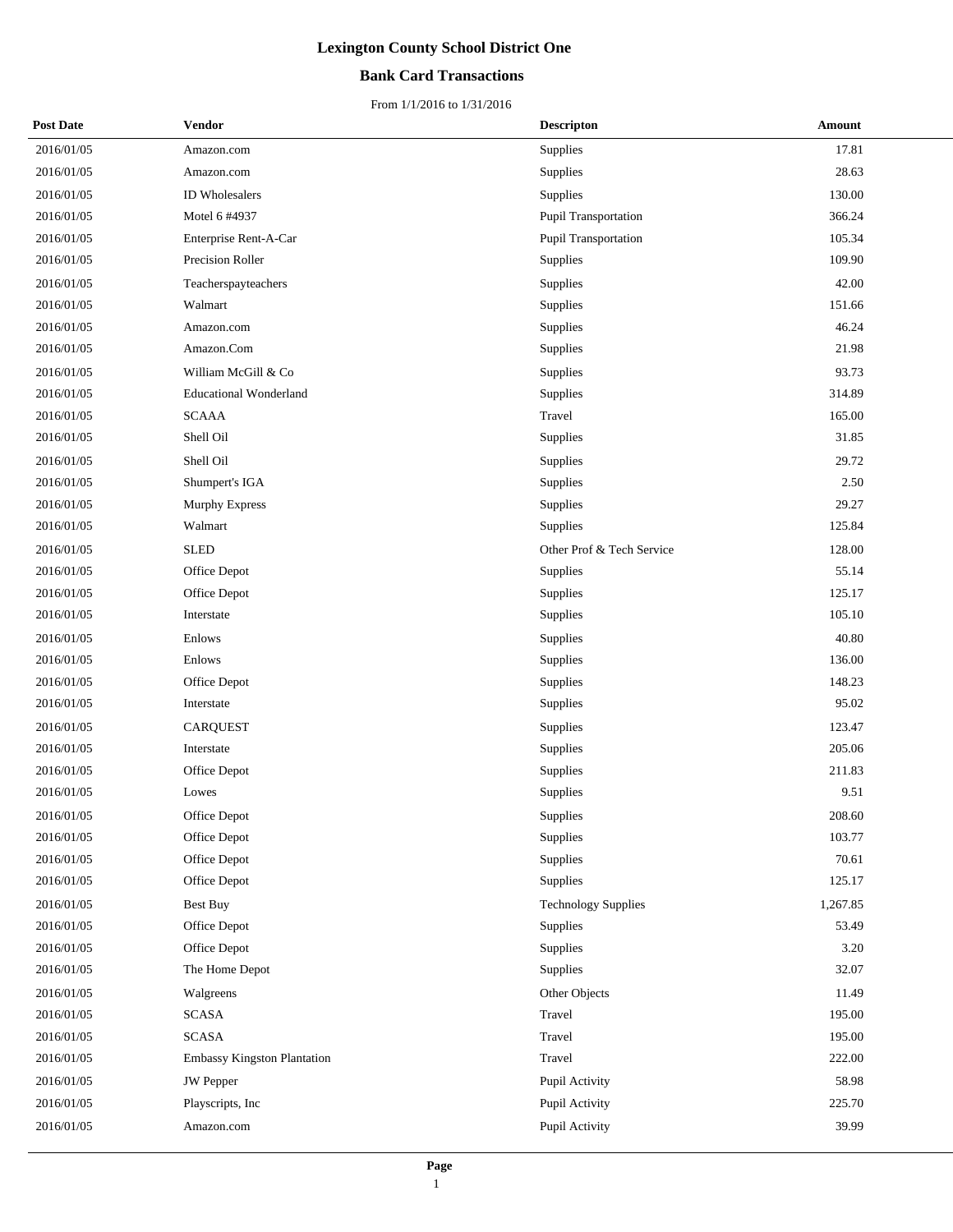## **Bank Card Transactions**

| <b>Post Date</b> | <b>Vendor</b>             | <b>Descripton</b>          | Amount |  |
|------------------|---------------------------|----------------------------|--------|--|
| 2016/01/05       | Amazon.com                | Pupil Activity             | 39.99  |  |
| 2016/01/05       | Walmart                   | Pupil Activity             | 11.71  |  |
| 2016/01/05       | <b>SCAAA</b>              | Pupil Activity             | 205.00 |  |
| 2016/01/05       | Walmart                   | Pupil Activity             | 11.20  |  |
| 2016/01/05       | Walgreens                 | Pupil Activity             | 25.66  |  |
| 2016/01/05       | TrackWrestling.Com        | Pupil Activity             | 31.00  |  |
| 2016/01/05       | Hilton Head All sports    | Pupil Activity             | 325.00 |  |
| 2016/01/05       | JC's Lexington            | Pupil Activity             | 60.00  |  |
| 2016/01/05       | JC's Lexington            | Pupil Activity             | 30.00  |  |
| 2016/01/06       | Scholastic Magazines      | Supplies                   | 46.20  |  |
| 2016/01/06       | <b>Lexington Printing</b> | Supplies-Immersion         | 211.86 |  |
| 2016/01/06       | <b>CARSON DELLOSA</b>     | Supplies                   | 32.57  |  |
| 2016/01/06       | Alison's Montssori        | Supplies-Immersion         | 88.00  |  |
| 2016/01/06       | Scholastic Book Fairs     | Supplies                   | 134.61 |  |
| 2016/01/06       | Office Depot              | Printing and Binding       | 26.96  |  |
| 2016/01/06       | <b>DOLLAR TREE</b>        | Supplies                   | 52.43  |  |
| 2016/01/06       | WALMART                   | Supplies                   | 8.73   |  |
| 2016/01/06       | OFFICE DEPOT              | Supplies                   | 49.21  |  |
| 2016/01/06       | LOWE'S                    | Supplies                   | 9.91   |  |
| 2016/01/06       | <b>WALMART</b>            | Supplies                   | 121.81 |  |
| 2016/01/06       | Walmart                   | Supplies                   | 45.51  |  |
| 2016/01/06       | Walmart                   | Supplies                   | 11.74  |  |
| 2016/01/06       | Walmart                   | Supplies                   | 85.15  |  |
| 2016/01/06       | School Specialty          | Supplies                   | 8.89   |  |
| 2016/01/06       | Amazon.com                | Supplies                   | 6.49   |  |
| 2016/01/06       | WalMart                   | Supplies                   | 21.77  |  |
| 2016/01/06       | Amazon.com                | Supplies-Immersion         | 15.87  |  |
| 2016/01/06       | <b>WALMART</b>            | Supplies                   | 37.06  |  |
| 2016/01/06       | amazon                    | Supplies                   | 19.73  |  |
| 2016/01/06       | <b>USPS</b>               | Supplies                   | 6.96   |  |
| 2016/01/06       | ${\rm staples}$           | Supplies                   | 57.48  |  |
| 2016/01/06       | UPS store                 | Supplies                   | 10.55  |  |
| 2016/01/06       | Planet label              | Supplies                   | 33.90  |  |
| 2016/01/06       | Office Depot              | Supplies                   | 56.14  |  |
| 2016/01/06       | crossroads center         | Supplies                   | 490.00 |  |
| 2016/01/06       | amazon                    | Supplies                   | 34.24  |  |
| 2016/01/06       | amazon                    | <b>Technology Supplies</b> | 184.95 |  |
| 2016/01/06       | Amazon.com                | Supplies                   | 105.99 |  |
| 2016/01/06       | Amazon.com                | Supplies                   | 59.34  |  |
| 2016/01/06       | Amazon.com                | Supplies                   | 6.37   |  |
| 2016/01/06       | Amazon.com                | Supplies                   | 5.35   |  |
| 2016/01/06       | Amazon.com                | Supplies                   | 114.99 |  |
| 2016/01/06       | Amazon.com                | Supplies                   | 5.35   |  |
| 2016/01/06       | Wal Mart                  | Supplies                   | 47.08  |  |
| 2016/01/06       | <b>SCASA</b>              | Travel                     | 40.00  |  |
|                  |                           |                            |        |  |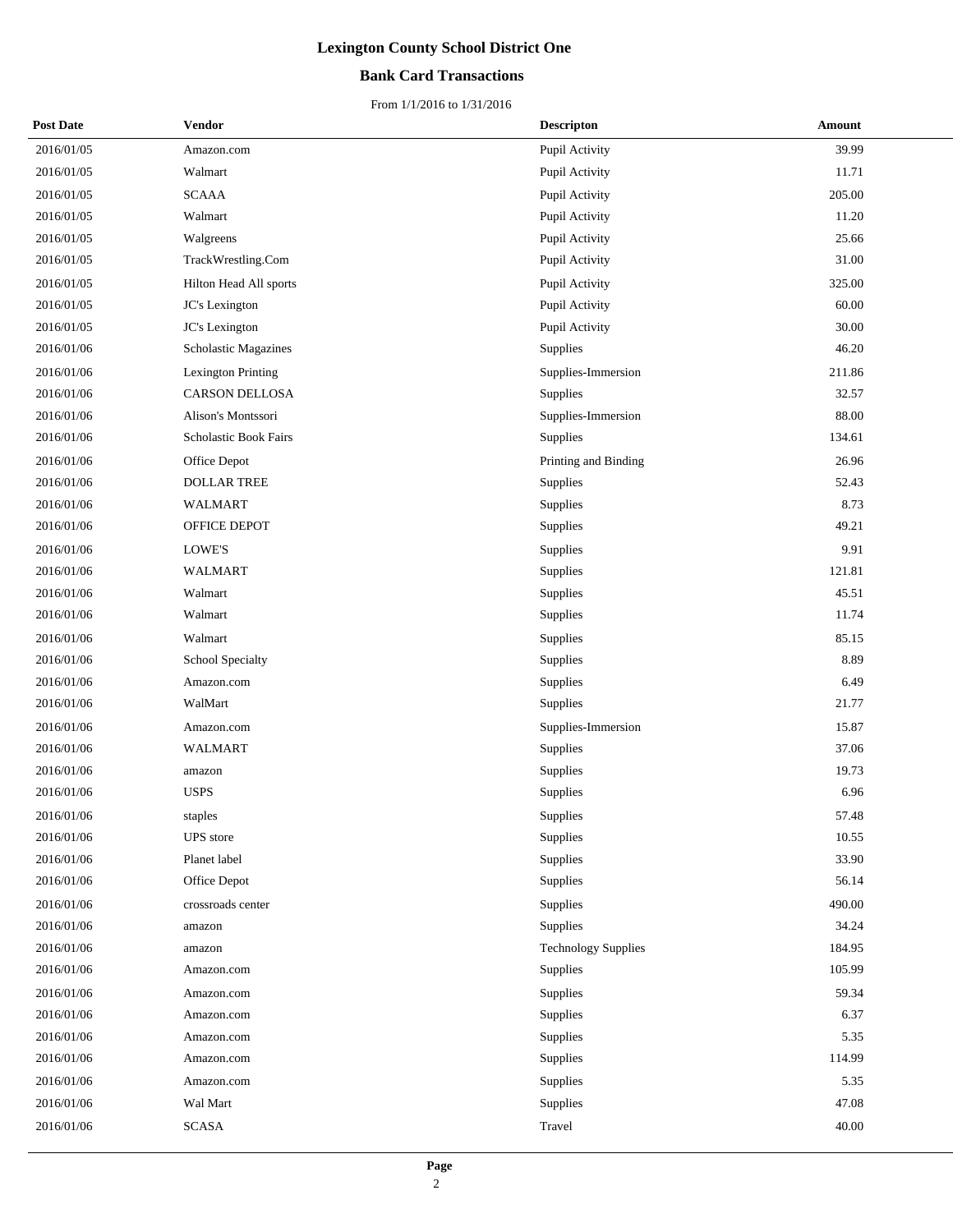## **Bank Card Transactions**

| <b>Post Date</b> | Vendor                            | <b>Descripton</b>       | Amount |
|------------------|-----------------------------------|-------------------------|--------|
| 2016/01/06       | Digital Office Supplies           | Supplies                | 79.28  |
| 2016/01/06       | Amazon.com                        | Supplies                | 48.55  |
| 2016/01/06       | Amazon.com                        | Supplies                | 142.67 |
| 2016/01/06       | Amazon.com                        | Supplies                | 14.83  |
| 2016/01/06       | <b>CREATIVE SEWING CENTER</b>     | Repairs and Maintenance | 156.98 |
| 2016/01/06       | TARGET.COM                        | Supplies                | 48.12  |
| 2016/01/06       | WALMART.COM                       | Supplies                | 72.50  |
| 2016/01/06       | <b>AMAZON MKTPLACE PMTS</b>       | Supplies                | 45.78  |
| 2016/01/06       | AMAZON MKTPLACE PMTS              | Supplies                | 39.99  |
| 2016/01/06       | CREATIVE SEWING CENTER            | Supplies                | 168.18 |
| 2016/01/06       | HOBY.org                          | Pupil Transportation    | 195.00 |
| 2016/01/06       | Office-Depot                      | Printing and Binding    | 140.39 |
| 2016/01/06       | Ed Smith Lumber                   | Supplies                | 18.60  |
| 2016/01/06       | Ed Smith Lumber                   | Supplies                | 11.24  |
| 2016/01/06       | Ed Smith Lumber                   | Supplies                | 78.58  |
| 2016/01/06       | <b>Pine Press Printing</b>        | Printing and Binding    | 202.94 |
| 2016/01/06       | Precision Roller                  | Supplies                | 77.40  |
| 2016/01/06       | WM supercenter                    | Supplies                | 136.20 |
| 2016/01/06       | Amazon                            | Supplies                | 24.10  |
| 2016/01/06       | Trophy and Awards Center          | Supplies                | 43.87  |
| 2016/01/06       | TAXI-VETERANS CAB                 | Travel                  | 103.50 |
| 2016/01/06       | WALMART                           | Supplies                | 38.35  |
| 2016/01/06       | HOME DEPOT                        | Supplies                | 85.43  |
| 2016/01/06       | <b>AMAZON</b>                     | Supplies                | 103.38 |
| 2016/01/06       | <b>EXXON PITT STOP</b>            | Supplies                | 26.00  |
| 2016/01/06       | <b>MANN TOOL</b>                  | Supplies                | 52.32  |
| 2016/01/06       | <b>BILO</b>                       | Supplies                | 55.11  |
| 2016/01/06       | <b>BILO</b>                       | Supplies                | 51.54  |
| 2016/01/06       | <b>EXXON MOBIL</b>                | Supplies                | 13.00  |
| 2016/01/06       | <b>EXXON MOBIL</b>                | Supplies                | 51.00  |
| 2016/01/06       | <b>BP GAS</b>                     | Supplies                | 60.47  |
| 2016/01/06       | <b>USPS</b>                       | Supplies                | 19.99  |
| 2016/01/06       | <b>WALMART</b>                    | Supplies                | 28.26  |
| 2016/01/06       | <b>FLUID POWER SERVICES</b>       | Supplies                | 88.26  |
| 2016/01/06       | HOME DEPOT                        | Supplies                | 42.46  |
| 2016/01/06       | OFFICE DEPOT                      | Supplies                | 36.04  |
| 2016/01/06       | SHELL PITT STOP                   | Supplies                | 59.64  |
| 2016/01/06       | <b>LOWES</b>                      | Supplies                | 529.45 |
| 2016/01/06       | Murphy Express                    | Pupil Transportation    | 10.11  |
| 2016/01/06       | mcgraw                            | Supplies                | 35.00  |
| 2016/01/06       | Wal Mart                          | Supplies                | 20.12  |
| 2016/01/06       | <b>Bilingual Dictionaries Inc</b> | Supplies                | 66.75  |
| 2016/01/06       | <b>Bilingual Dictionaries</b>     | Supplies                | 21.90  |
| 2016/01/06       | AMAZON                            | Supplies                | 55.21  |
| 2016/01/06       | AMAZON                            | Supplies                | 27.95  |
|                  |                                   |                         |        |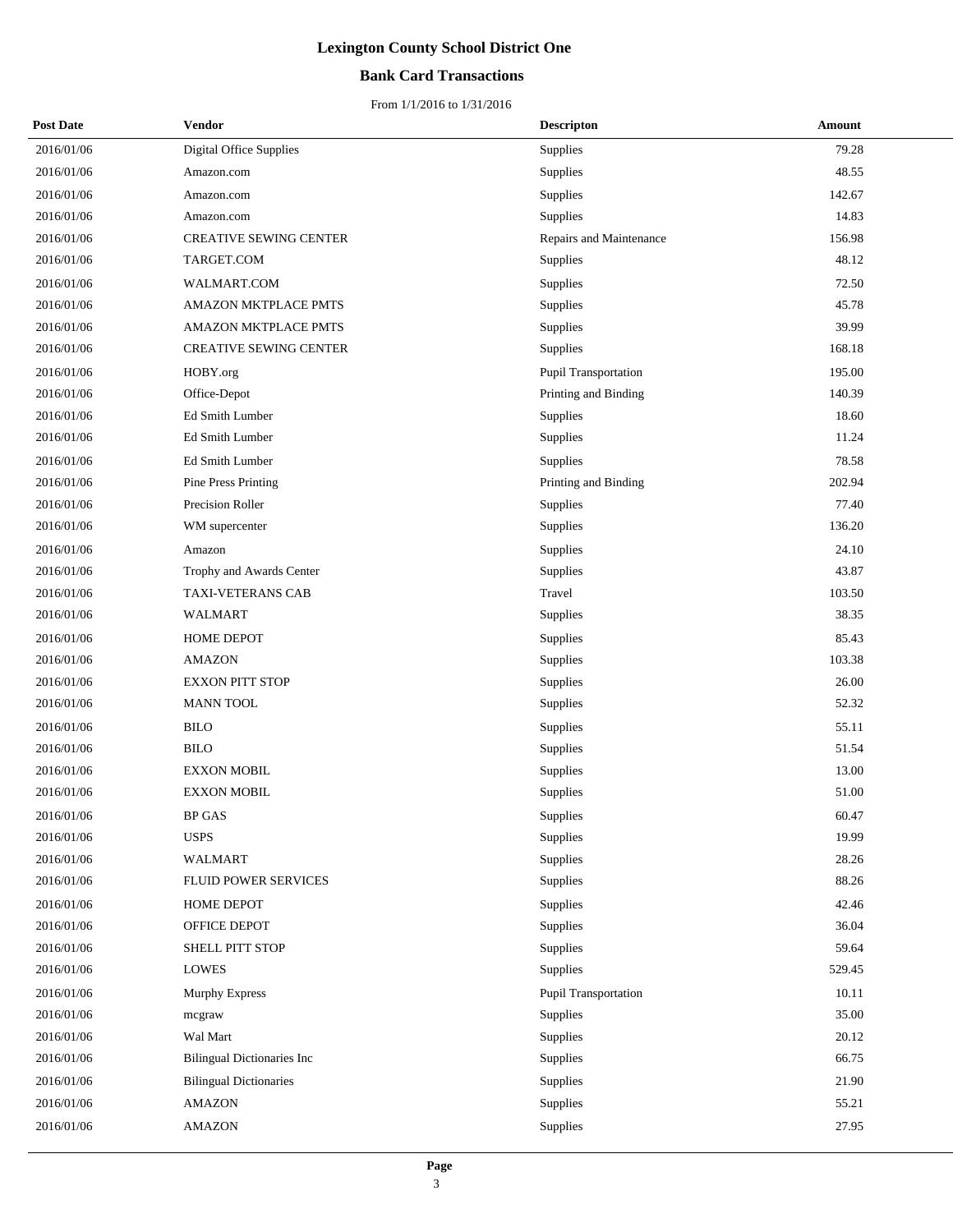## **Bank Card Transactions**

| <b>Post Date</b> | <b>Vendor</b>              | <b>Descripton</b>    | Amount   |
|------------------|----------------------------|----------------------|----------|
| 2016/01/06       | DICK BLICK                 | Supplies             | 106.75   |
| 2016/01/06       | <b>AMAZON</b>              | Supplies             | 54.85    |
| 2016/01/06       | <b>AMAZON</b>              | Supplies             | 62.60    |
| 2016/01/06       | <b>AMAZON</b>              | Supplies             | 19.56    |
| 2016/01/06       | Playscripts.com            | Supplies             | 165.49   |
| 2016/01/06       | <b>OWW Orbitz</b>          | Travel               | 43.96    |
| 2016/01/06       | <b>American Airlines</b>   | Travel               | 416.70   |
| 2016/01/06       | <b>American Airlines</b>   | Travel               | 416.70   |
| 2016/01/06       | rps columbia airport       | Travel               | 36.00    |
| 2016/01/06       | Drop Box                   | Supplies             | 99.00    |
| 2016/01/06       | Office Depot               | Supplies             | 15.50    |
| 2016/01/06       | Amazon                     | Supplies             | 109.99   |
| 2016/01/06       | macgill                    | Supplies             | 29.34    |
| 2016/01/06       | Walmart                    | Supplies             | 61.38    |
| 2016/01/06       | Patterson Dental           | Supplies             | 170.13   |
| 2016/01/06       | Junior LIBRARY GUILD       | Library Books        | 406.08   |
| 2016/01/06       | Amazon.com                 | <b>Library Books</b> | 130.71   |
| 2016/01/06       | Dymo                       | Supplies             | 46.48    |
| 2016/01/06       | Demco                      | Supplies             | 58.92    |
| 2016/01/06       | Books-A-Million            | Library Books        | 14.54    |
| 2016/01/06       | Books-A-Million            | Library Books        | 21.37    |
| 2016/01/06       | Amazon                     | <b>Library Books</b> | 12.84    |
| 2016/01/06       | Amazon                     | Library Books        | 18.94    |
| 2016/01/06       | Expedia                    | Travel               | 1,097.67 |
| 2016/01/06       | The Peabody Memphis        | Travel               | 85.00    |
| 2016/01/06       | delta                      | Travel               | 25.00    |
| 2016/01/06       | delta                      | Travel               | 25.00    |
| 2016/01/06       | delta                      | Travel               | 25.00    |
| 2016/01/06       | The Peabody Memphis        | Travel               | 85.00    |
| 2016/01/06       | Peabody                    | Travel               | 170.00   |
| 2016/01/06       | delta                      | Travel               | 25.00    |
| 2016/01/06       | delta                      | Travel               | 25.00    |
| 2016/01/06       | delta                      | Travel               | 25.00    |
| 2016/01/06       | delta                      | Travel               | 25.00    |
| 2016/01/06       | delta                      | Travel               | 25.00    |
| 2016/01/06       | delta                      | Travel               | 25.00    |
| 2016/01/06       | <b>USPS</b>                | Supplies             | 3.94     |
| 2016/01/06       | <b>AMAZON</b>              | Supplies             | 4.54     |
| 2016/01/06       | Amazon.com                 | Supplies             | 23.88    |
| 2016/01/06       | Carts Plus                 | Supplies             | 240.75   |
| 2016/01/06       | Amazon.com                 | Supplies             | 11.48    |
| 2016/01/06       | Amazon.com                 | Supplies             | 12.99    |
| 2016/01/06       | Columbia Flag Sign Company | Supplies             | 26.75    |
| 2016/01/06       | Amazon.com                 | Supplies             | 8.69     |
| 2016/01/06       | Office Depot               | Supplies             | 29.40    |
|                  |                            |                      |          |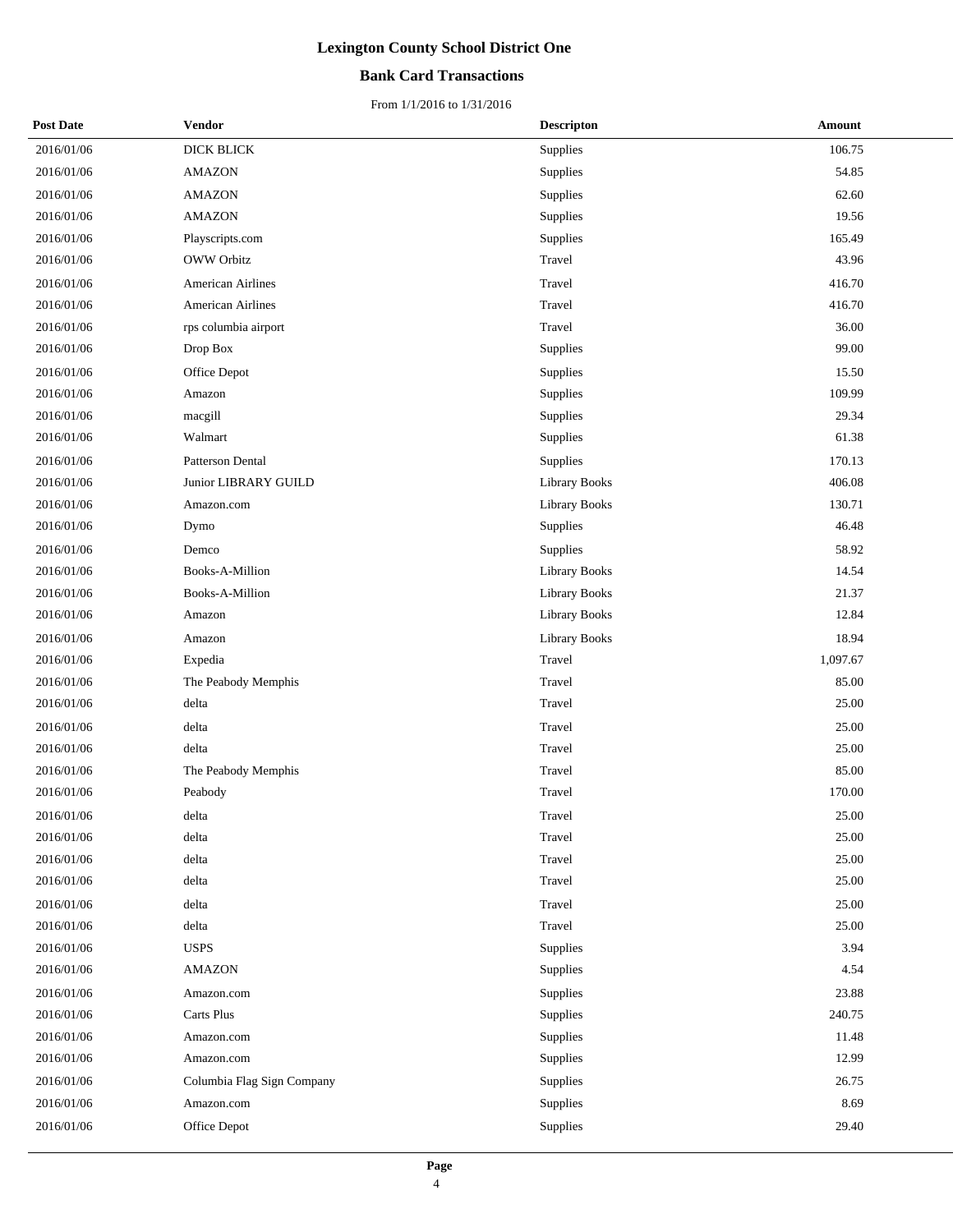## **Bank Card Transactions**

| <b>Post Date</b> | Vendor                         | <b>Descripton</b>   | Amount   |
|------------------|--------------------------------|---------------------|----------|
| 2016/01/06       | Office Depot                   | Supplies            | 74.89    |
| 2016/01/06       | <b>US Postal Service</b>       | Supplies            | 6.74     |
| 2016/01/06       | <b>US Postal Service</b>       | Supplies            | 10.27    |
| 2016/01/06       | <b>US Postal Service</b>       | Supplies            | 6.74     |
| 2016/01/06       | Office Depot                   | Supplies            | 120.34   |
| 2016/01/06       | ASBO INTERNATIONAL 847-480-908 | Dues and Fees       | 1,185.00 |
| 2016/01/06       | GOVERNMENT FINANCE 312-977-970 | Dues and Fees       | 725.00   |
| 2016/01/06       | Lowe's                         | Supplies-Maintenace | 26.00    |
| 2016/01/06       | Home Depot                     | Supplies-Maintenace | 245.03   |
| 2016/01/06       | CE Taylor                      | Supplies-Maintenace | 53.50    |
| 2016/01/06       | Lowe's                         | Supplies-Maintenace | 67.87    |
| 2016/01/06       | <b>Corrugated Containers</b>   | Supplies-Maintenace | 154.08   |
| 2016/01/06       | Clean Source                   | Supplies-Maintenace | 514.08   |
| 2016/01/06       | LR Hook Tire                   | Supplies-Maintenace | 333.73   |
| 2016/01/06       | Ed Smith Lumber                | Supplies-Maintenace | 35.26    |
| 2016/01/06       | <b>LOWES</b>                   | Supplies            | 75.33    |
| 2016/01/06       | <b>LOWES</b>                   | Supplies            | 277.75   |
| 2016/01/06       | <b>BP CIRCLE K</b>             | Supplies            | 21.19    |
| 2016/01/06       | City Electric                  | Supplies-Maintenace | 32.00    |
| 2016/01/06       | City Electric                  | Supplies-Maintenace | 5.95     |
| 2016/01/06       | Ferguson                       | Supplies-Maintenace | 5.53     |
| 2016/01/06       | Lowe's                         | Supplies-Maintenace | 35.27    |
| 2016/01/06       | City Electric                  | Supplies-Maintenace | 14.74    |
| 2016/01/06       | Ferguson                       | Supplies-Maintenace | 59.51    |
| 2016/01/06       | True Value                     | Supplies-Maintenace | 4.48     |
| 2016/01/06       | Lowe's                         | Supplies-Maintenace | 51.68    |
| 2016/01/06       | City Electric                  | Supplies-Maintenace | 52.97    |
| 2016/01/06       | City Electric                  | Supplies-Maintenace | 62.09    |
| 2016/01/06       | City Electric                  | Supplies-Maintenace | 21.78    |
| 2016/01/06       | <b>True Value</b>              | Supplies-Maintenace | 21.39    |
| 2016/01/06       | True Value                     | Supplies-Maintenace | 36.26    |
| 2016/01/06       | LOWE'S                         | Supplies            | 54.26    |
| 2016/01/06       | <b>LOWES'S</b>                 | Supplies            | 61.72    |
| 2016/01/06       | WALMART                        | Supplies            | 43.91    |
| 2016/01/06       | LOWE'S                         | Supplies            | 15.92    |
| 2016/01/06       | Ed Smith Lumber                | Supplies            | 44.65    |
| 2016/01/06       | Derrick's Service Center       | Supplies            | 68.58    |
| 2016/01/06       | Ed Smith Lumber                | Supplies-Maintenace | 8.11     |
| 2016/01/06       | Gateway                        | Supplies-Maintenace | 7.49     |
| 2016/01/06       | Lowe's                         | Supplies            | 300.00   |
| 2016/01/06       | Ed Smith Lumber                | Supplies            | 28.16    |
| 2016/01/06       | Lowe's                         | Supplies-Maintenace | 34.89    |
| 2016/01/06       | City Electric                  | Supplies-Maintenace | 13.17    |
| 2016/01/06       | Lowe's                         | Supplies-Maintenace | 34.89    |
| 2016/01/06       | City Electric                  | Supplies-Maintenace | 10.63    |
|                  |                                |                     |          |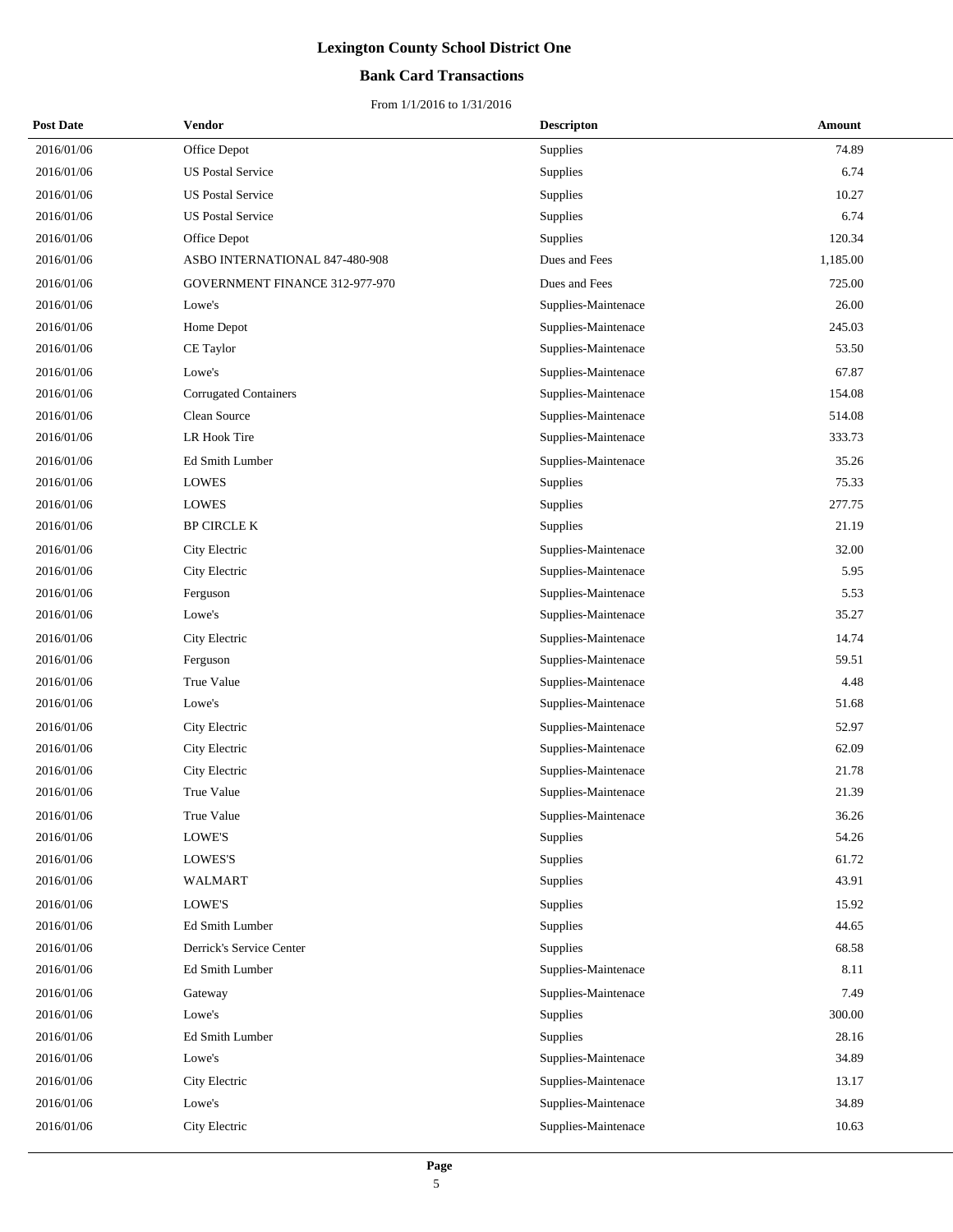## **Bank Card Transactions**

| <b>Post Date</b> | <b>Vendor</b>          | <b>Descripton</b>   | Amount   |
|------------------|------------------------|---------------------|----------|
| 2016/01/06       | City Electric          | Supplies-Maintenace | 231.21   |
| 2016/01/06       | THE HOME DEPOT         | Supplies            | 67.93    |
| 2016/01/06       | Lowes                  | Supplies            | 222.85   |
| 2016/01/06       | Lowes                  | Supplies            | 29.44    |
| 2016/01/06       | lowes                  | Supplies            | 28.40    |
| 2016/01/06       | Lowes                  | Supplies            | 93.09    |
| 2016/01/06       | walmart                | Supplies            | 2.65     |
| 2016/01/06       | speedway               | Supplies            | 32.96    |
| 2016/01/06       | walmart                | Supplies            | 28.82    |
| 2016/01/06       | City Electric          | Supplies-Maintenace | 51.54    |
| 2016/01/06       | Gateway                | Supplies-Maintenace | 26.85    |
| 2016/01/06       | Dal-Tile               | Supplies-Maintenace | 20.94    |
| 2016/01/06       | <b>EXXON PITT STOP</b> | Supplies            | 49.75    |
| 2016/01/06       | City Electric          | Supplies-Maintenace | 56.40    |
| 2016/01/06       | Ferguson               | Supplies-Maintenace | 48.35    |
| 2016/01/06       | Lowe's                 | Supplies            | 13.85    |
| 2016/01/06       | Amazon.com             | Supplies            | 107.18   |
| 2016/01/06       | Lowe's                 | Supplies-Maintenace | 9.50     |
| 2016/01/06       | Fortiline              | Supplies-Maintenace | 92.99    |
| 2016/01/06       | Ferguson               | Supplies-Maintenace | 78.05    |
| 2016/01/06       | Lowe's                 | Supplies-Maintenace | 18.62    |
| 2016/01/06       | Ferguson               | Supplies-Maintenace | 29.96    |
| 2016/01/06       | WM SUPERCENTER #881    | Supplies            | 7.46     |
| 2016/01/06       | <b>Batteries Plus</b>  | Supplies-Maintenace | 175.90   |
| 2016/01/06       | Ferguson               | Supplies-Maintenace | 35.93    |
| 2016/01/06       | <b>Batteries Plus</b>  | Supplies-Maintenace | 198.59   |
| 2016/01/06       | <b>True Value</b>      | Supplies-Maintenace | 29.93    |
| 2016/01/06       | Lowe's                 | Supplies-Maintenace | 25.15    |
| 2016/01/06       | <b>Batteries Plus</b>  | Supplies-Maintenace | 117.06   |
| 2016/01/06       | City Electric          | Supplies-Maintenace | 47.62    |
| 2016/01/06       | City Electric          | Supplies-Maintenace | 30.62    |
| 2016/01/06       | City Electric          | Supplies-Maintenace | 4.23     |
| 2016/01/06       | Ferguson               | Supplies-Maintenace | 59.59    |
| 2016/01/06       | Home Depot             | Supplies-Maintenace | 9.60     |
| 2016/01/06       | True Value             | Supplies-Maintenace | 7.81     |
| 2016/01/06       | True Value             | Supplies            | 11.17    |
| 2016/01/06       | Northern Tool          | Supplies            | 136.93   |
| 2016/01/06       | Lowes                  | Supplies            | 28.37    |
| 2016/01/06       | Lowe's                 | Supplies            | 11.58    |
| 2016/01/06       | Lowe's                 | Supplies            | 21.34    |
| 2016/01/06       | Murphy Express         | Supplies            | 44.00    |
| 2016/01/06       | Lowe's                 | Supplies            | $-21.34$ |
| 2016/01/06       | Lowe's                 | Supplies            | 28.42    |
| 2016/01/06       | The Home Depot         | Supplies            | 26.60    |
| 2016/01/06       | Family Dollar          | Supplies            | 15.41    |
|                  |                        |                     |          |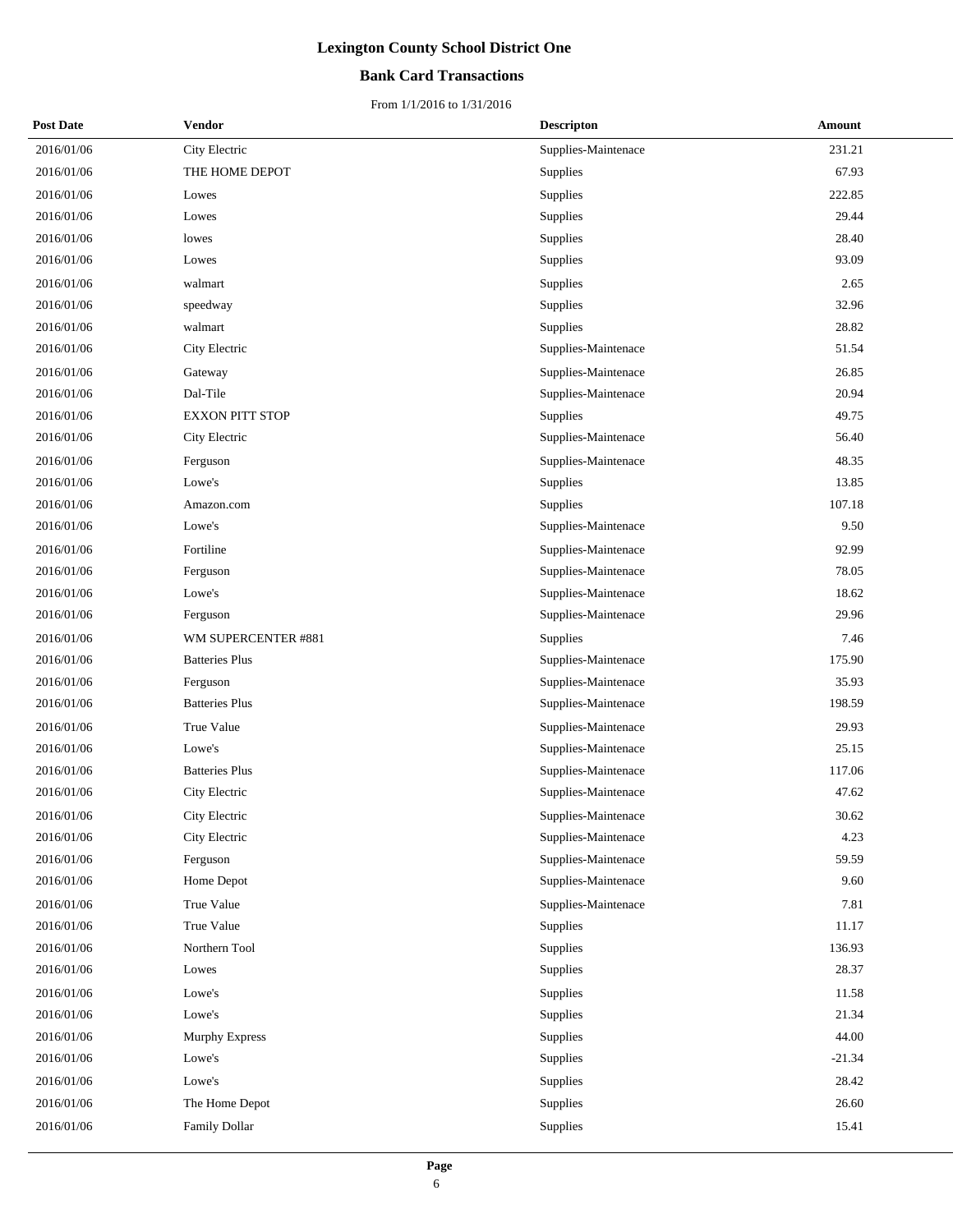## **Bank Card Transactions**

| <b>Post Date</b> | Vendor                         | <b>Descripton</b>         | Amount    |
|------------------|--------------------------------|---------------------------|-----------|
| 2016/01/06       | <b>Murphy Express</b>          | Supplies                  | 58.43     |
| 2016/01/06       | Ed Smith Lumber                | Supplies-Maintenace       | 37.48     |
| 2016/01/06       | Amazon                         | Supplies                  | 46.95     |
| 2016/01/06       | Press Plus                     | Periodicals               | 8.95      |
| 2016/01/06       | Publix                         | Other Objects             | 32.08     |
| 2016/01/06       | CSO Research                   | Travel                    | 400.00    |
| 2016/01/06       | 2016 Transform SC Spring Confe | Travel                    | 79.74     |
| 2016/01/06       | <b>SLED</b>                    | Other Prof & Tech Service | 728.00    |
| 2016/01/06       | Maine.Gov                      | Other Prof & Tech Service | 31.00     |
| 2016/01/06       | WalMart                        | Supplies                  | 8.88      |
| 2016/01/06       | Kitty's Hallmark               | Supplies                  | 54.47     |
| 2016/01/06       | Party City                     | Supplies                  | 34.18     |
| 2016/01/06       | WalMart                        | Other Objects             | 57.53     |
| 2016/01/06       | Hardee's                       | Other Objects             | 266.56    |
| 2016/01/06       | Food Lion                      | Other Objects             | 19.92     |
| 2016/01/06       | Publix                         | Other Objects             | 143.51    |
| 2016/01/06       | <b>Staples</b>                 | Supplies                  | $-252.48$ |
| 2016/01/06       | Wal Mart                       | Supplies                  | 34.24     |
| 2016/01/06       | Amazon.com                     | Supplies                  | 52.40     |
| 2016/01/06       | Dollar Tree                    | Supplies                  | 16.05     |
| 2016/01/06       | Amazon.com                     | Supplies                  | 106.11    |
| 2016/01/06       | Amazon.com                     | Supplies                  | 247.59    |
| 2016/01/06       | Amazon.com                     | Supplies                  | 150.30    |
| 2016/01/06       | <b>HOME DEPOT</b>              | Supplies                  | 102.35    |
| 2016/01/06       | <b>HOBBY LOBBY</b>             | Supplies                  | 243.49    |
| 2016/01/06       | STEMfinity.ocm                 | Supplies                  | 672.00    |
| 2016/01/06       | LOWE's                         | Supplies                  | 598.72    |
| 2016/01/06       | Amazon                         | Supplies                  | 391.17    |
| 2016/01/06       | Amazon                         | Supplies                  | 161.07    |
| 2016/01/06       | <b>DOUBLE TREE</b>             | Travel                    | 2,383.02  |
| 2016/01/06       | <b>WALMART</b>                 | Supplies                  | 5.18      |
| 2016/01/06       | DOLLAR TREE                    | Supplies                  | 5.35      |
| 2016/01/06       | <b>WALMART</b>                 | Supplies                  | 15.95     |
| 2016/01/06       | WAL-MART #0881                 | Supplies                  | 113.99    |
| 2016/01/06       | DOLRTREE 774                   | Supplies                  | 32.10     |
| 2016/01/06       | <b>SCCTE</b>                   | Travel                    | 510.00    |
| 2016/01/06       | Wal-Mart                       | Pupil Activity            | 59.11     |
| 2016/01/06       | Michael's                      | Pupil Activity            | 59.06     |
| 2016/01/06       | THE HOME DEPOT                 | Pupil Activity            | 107.84    |
| 2016/01/06       | Officemax                      | Pupil Activity            | 201.96    |
| 2016/01/06       | Barnes&Noble                   | Pupil Activity            | 45.95     |
| 2016/01/06       | Barnes&Noble                   | Pupil Activity            | 56.64     |
| 2016/01/06       | Amazon                         | Pupil Activity            | 8.99      |
| 2016/01/06       | Amazon                         | Pupil Activity            | 142.95    |
| 2016/01/06       | Office Depot                   | Pupil Activity            | 90.74     |
|                  |                                |                           |           |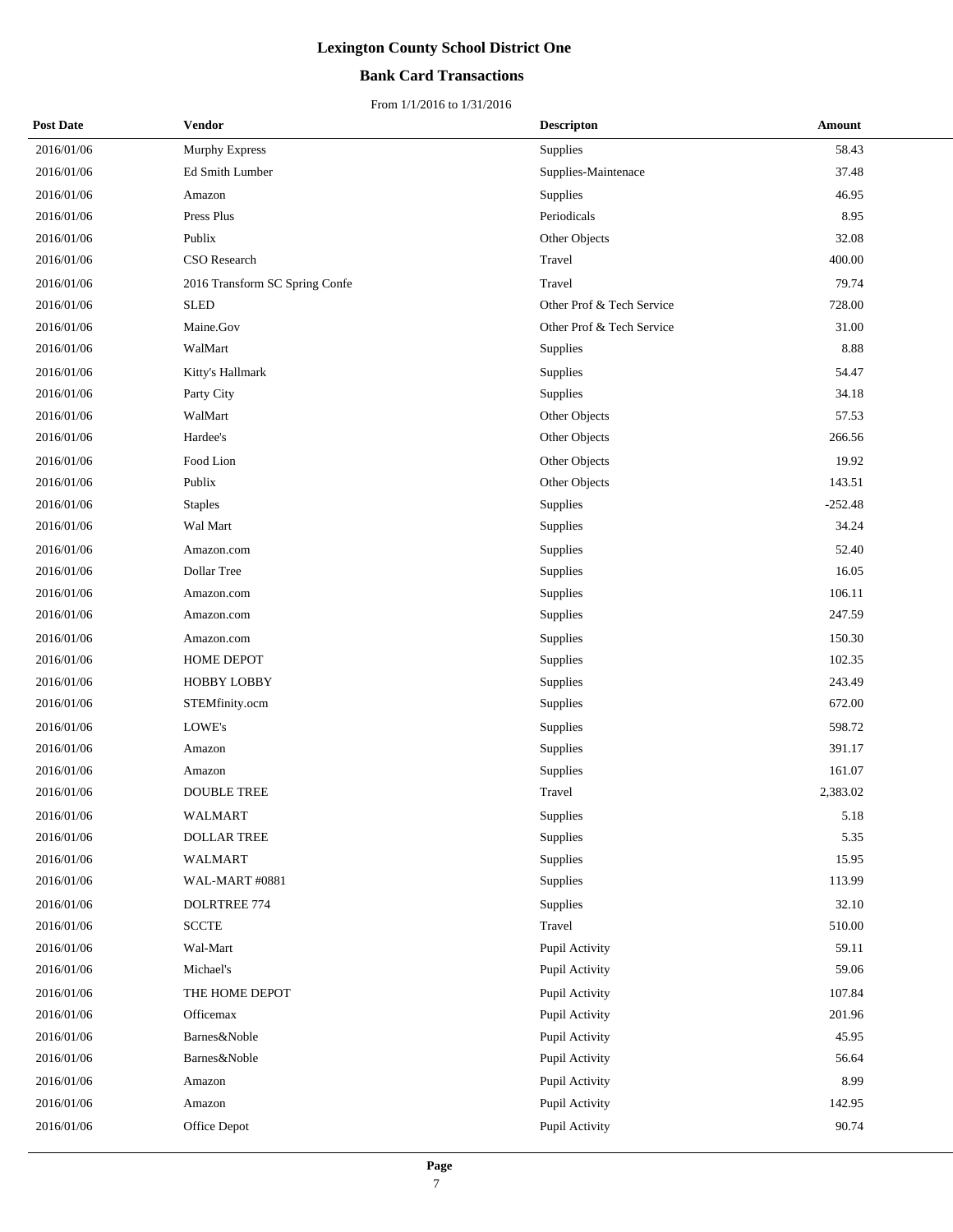## **Bank Card Transactions**

| <b>Post Date</b> | Vendor                   | <b>Descripton</b> | Amount |
|------------------|--------------------------|-------------------|--------|
| 2016/01/06       | Amazon                   | Pupil Activity    | 12.33  |
| 2016/01/06       | Amazon                   | Pupil Activity    | 8.99   |
| 2016/01/06       | Amazon                   | Pupil Activity    | 8.99   |
| 2016/01/06       | Amazon                   | Pupil Activity    | 53.94  |
| 2016/01/06       | Amazon                   | Pupil Activity    | 30.70  |
| 2016/01/06       | Amazon                   | Pupil Activity    | 15.20  |
| 2016/01/06       | Amazon                   | Pupil Activity    | 76.87  |
| 2016/01/06       | Bilo                     | Pupil Activity    | 37.37  |
| 2016/01/06       | <b>IGA</b>               | Pupil Activity    | 13.31  |
| 2016/01/06       | Bilo                     | Pupil Activity    | 44.85  |
| 2016/01/06       | Bilo                     | Pupil Activity    | 50.73  |
| 2016/01/06       | Food Lion                | Pupil Activity    | 41.35  |
| 2016/01/06       | WM SUPERCENTER           | Pupil Activity    | 177.24 |
| 2016/01/06       | WAL-MART                 | Pupil Activity    | 382.50 |
| 2016/01/06       | WM SUPERCENTER           | Pupil Activity    | 126.49 |
| 2016/01/06       | Amazon.com               | Pupil Activity    | 114.32 |
| 2016/01/06       | MOBYMAX.com              | Pupil Activity    | 99.00  |
| 2016/01/06       | Amazon.com               | Pupil Activity    | 29.68  |
| 2016/01/06       | iographer                | Pupil Activity    | 451.00 |
| 2016/01/06       | <b>BILO</b>              | Pupil Activity    | 109.96 |
| 2016/01/06       | WM SUPERCENTER #881      | Pupil Activity    | 45.00  |
| 2016/01/06       | Michael's                | Pupil Activity    | 35.58  |
| 2016/01/06       | <b>WPS</b>               | Pupil Activity    | 130.90 |
| 2016/01/06       | Children's Therapy Store | Pupil Activity    | 110.14 |
| 2016/01/06       | Walmart                  | Pupil Activity    | 52.55  |
| 2016/01/06       | Amazon                   | Pupil Activity    | 63.64  |
| 2016/01/06       | Office Depot             | Pupil Activity    | 72.13  |
| 2016/01/06       | <b>UPS</b> Store         | Pupil Activity    | 95.29  |
| 2016/01/06       | Office Depot             | Pupil Activity    | 98.00  |
| 2016/01/06       | Office Depot             | Pupil Activity    | 71.90  |
| 2016/01/06       | Wix.com                  | Pupil Activity    | 299.00 |
| 2016/01/06       | Walmart                  | Pupil Activity    | 56.67  |
| 2016/01/06       | Woodley's Garden Center  | Pupil Activity    | 63.72  |
| 2016/01/06       | <b>Wingard's Nursery</b> | Pupil Activity    | 36.35  |
| 2016/01/06       | Bilo                     | Pupil Activity    | 48.89  |
| 2016/01/06       | Michael's                | Pupil Activity    | 5.87   |
| 2016/01/06       | The Home Depot           | Pupil Activity    | 59.58  |
| 2016/01/06       | Amazon.com               | Pupil Activity    | 12.85  |
| 2016/01/06       | Amazon.com               | Pupil Activity    | 5.09   |
| 2016/01/06       | Amazon.com               | Pupil Activity    | 77.06  |
| 2016/01/06       | Amazon.com               | Pupil Activity    | 17.20  |
| 2016/01/06       | NAFME                    | Pupil Activity    | 144.00 |
| 2016/01/06       | walmart                  | Pupil Activity    | 167.85 |
| 2016/01/06       | Walmart                  | Pupil Activity    | 19.13  |
| 2016/01/06       | Family Dollar            | Pupil Activity    | 1.07   |
|                  |                          |                   |        |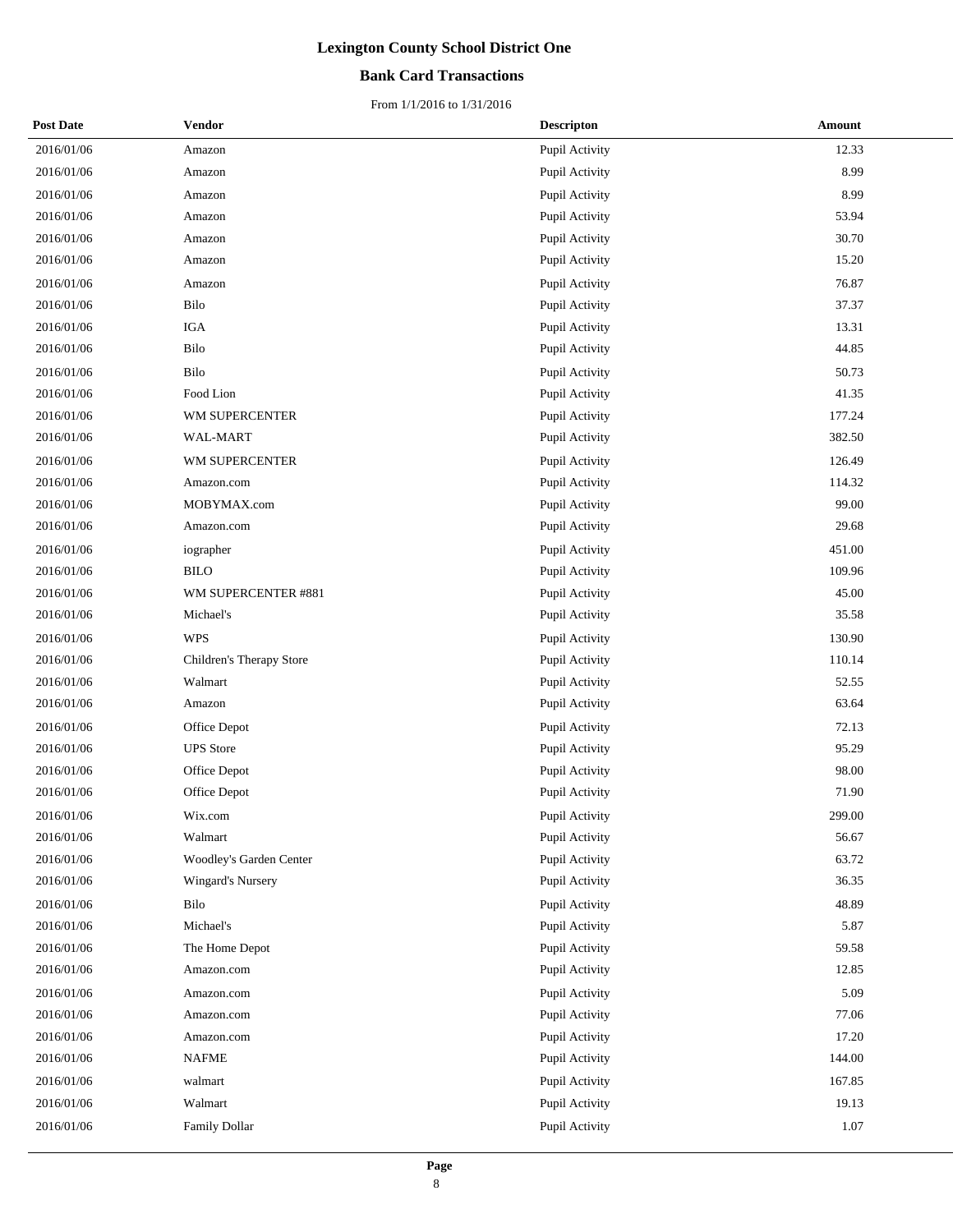## **Bank Card Transactions**

| <b>Post Date</b> | <b>Vendor</b>              | <b>Descripton</b>          | Amount |
|------------------|----------------------------|----------------------------|--------|
| 2016/01/06       | walmart                    | Pupil Activity             | 161.24 |
| 2016/01/06       | Office Depot               | Pupil Activity             | 94.09  |
| 2016/01/06       | Dollar Tree                | Pupil Activity             | 16.05  |
| 2016/01/06       | Walmart                    | Pupil Activity             | 11.92  |
| 2016/01/06       | Food Lion                  | Pupil Activity             | 8.86   |
| 2016/01/06       | Finance charge             | Pupil Activity             | 18.21  |
| 2016/01/06       | Apple itune                | Pupil Activity             | 0.99   |
| 2016/01/06       | Hudson BBQ                 | Pupil Activity             | 995.10 |
| 2016/01/06       | Art.com/Allposters         | Pupil Activity             | 69.41  |
| 2016/01/06       | target                     | Pupil Activity             | 150.00 |
| 2016/01/06       | Ed Smith Lumber            | Pupil Activity             | 11.24  |
| 2016/01/06       | American Baseball Coaches  | Pupil Activity             | 345.00 |
| 2016/01/06       | Lowes                      | Pupil Activity             | 33.92  |
| 2016/01/06       | Lowes                      | Pupil Activity             | 19.71  |
| 2016/01/06       | SC Coaches Clinic          | Pupil Activity             | 389.85 |
| 2016/01/06       | <b>E</b> Squared Creations | Pupil Activity             | 109.14 |
| 2016/01/06       | La Quinta Inns             | Pupil Activity             | 97.90  |
| 2016/01/06       | Rainbow Gas                | Pupil Activity             | 30.02  |
| 2016/01/06       | La Quinta Inns             | Pupil Activity             | 97.90  |
| 2016/01/06       | La Quinta Inns             | Pupil Activity             | 97.90  |
| 2016/01/06       | La Quinta Inns             | Pupil Activity             | 97.90  |
| 2016/01/06       | La Quinta Inns             | Pupil Activity             | 97.90  |
| 2016/01/06       | JC's Lexington             | Pupil Activity             | 55.00  |
| 2016/01/07       | Amazon.com -               | Supplies                   | 36.57  |
| 2016/01/07       | Dollar General -           | Supplies                   | 19.32  |
| 2016/01/07       | Walmart -                  | Supplies                   | 39.18  |
| 2016/01/07       | Gilbert Main Post Office - | Supplies                   | 6.74   |
| 2016/01/07       | <b>Staples</b>             | Printing and Binding       | 97.64  |
| 2016/01/07       | <b>Staples</b>             | Printing and Binding       | 77.79  |
| 2016/01/07       | The Home Depot             | Supplies                   | 174.95 |
| 2016/01/07       | Walmart                    | Supplies                   | 99.34  |
| 2016/01/07       | Walmart                    | Supplies                   | 52.30  |
| 2016/01/07       | Lowes                      | <b>Technology Supplies</b> | 96.96  |
| 2016/01/07       | <b>USPS</b>                | Supplies                   | 205.70 |
| 2016/01/07       | Amazon                     | Supplies                   | 50.97  |
| 2016/01/07       | Office Depot               | Supplies                   | 19.17  |
| 2016/01/07       | <b>Teacher Discovery</b>   | Supplies                   | 40.90  |
| 2016/01/07       | Walmart                    | Supplies                   | 53.57  |
| 2016/01/07       | Amazon.com                 | Supplies                   | 9.36   |
| 2016/01/07       | Amazon                     | Supplies                   | 27.34  |
| 2016/01/07       | Barnes and Noble           | Supplies                   | 14.89  |
| 2016/01/07       | Walmart                    | Supplies                   | 26.92  |
| 2016/01/07       | <b>UPSP</b>                | Supplies                   | 6.96   |
| 2016/01/07       | Walmart                    | Supplies                   | 73.37  |
| 2016/01/07       | Walmart                    | Supplies                   | 43.02  |
|                  |                            |                            |        |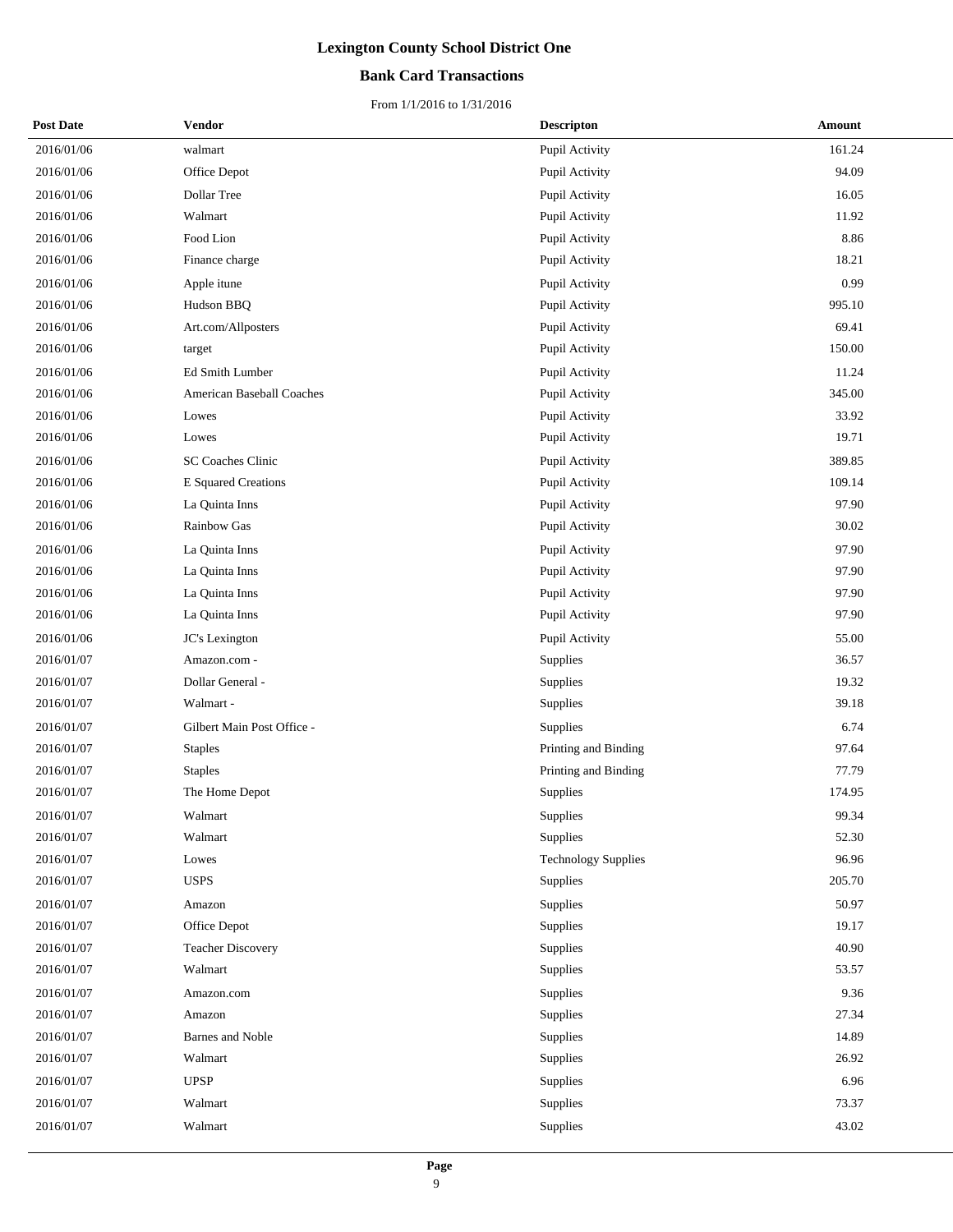## **Bank Card Transactions**

| <b>Post Date</b> | Vendor                         | <b>Descripton</b>          | Amount |
|------------------|--------------------------------|----------------------------|--------|
| 2016/01/07       | Pecknel Music                  | Supplies                   | 75.60  |
| 2016/01/07       | Dollar Tree                    | Supplies                   | 67.41  |
| 2016/01/07       | Books Are Fun                  | Supplies                   | 150.00 |
| 2016/01/07       | Walmart                        | Supplies                   | 17.25  |
| 2016/01/07       | Walmart                        | Supplies                   | 32.04  |
| 2016/01/07       | Walmart                        | Supplies                   | 79.93  |
| 2016/01/07       | Office Depot                   | Supplies                   | 19.25  |
| 2016/01/07       | Country Inn & Suites Ashevill, | Travel                     | 178.54 |
| 2016/01/07       | Doubletree Stapleton N Denver  | Travel                     | 358.02 |
| 2016/01/07       | Country Inn & Suites Asheville | Travel                     | 178.54 |
| 2016/01/07       | Michaels.com                   | Supplies                   | 45.92  |
| 2016/01/07       | Wal-Mart                       | Supplies                   | 208.78 |
| 2016/01/07       | Target                         | Supplies                   | 105.18 |
| 2016/01/07       | WP Law                         | Supplies                   | 736.16 |
| 2016/01/07       | Lowe's                         | Supplies                   | 77.96  |
| 2016/01/07       | Cromer's                       | Supplies                   | 6.36   |
| 2016/01/07       | Michaels                       | Supplies                   | 55.91  |
| 2016/01/07       | Enterprise Rent A Car          | Pupil Transportation       | 295.64 |
| 2016/01/07       | Kiawah Island Resort           | Travel                     | 210.28 |
| 2016/01/07       | <b>SCASA</b>                   | Travel                     | 160.00 |
| 2016/01/07       | Walmart                        | Supplies                   | 20.30  |
| 2016/01/07       | Walmart                        | Supplies                   | 79.05  |
| 2016/01/07       | Amazon                         | Supplies                   | 261.89 |
| 2016/01/07       | Amazon                         | Supplies                   | 32.00  |
| 2016/01/07       | J.W. Pepper                    | Supplies                   | 40.71  |
| 2016/01/07       | Walmart                        | Supplies                   | 254.02 |
| 2016/01/07       | Walmart                        | Supplies                   | 16.65  |
| 2016/01/07       | Lowe's                         | Supplies                   | 10.79  |
| 2016/01/07       | Amazon                         | Supplies                   | 369.83 |
| 2016/01/07       | Amazon                         | Supplies                   | 109.96 |
| 2016/01/07       | Digital Desktop Pub. class-hea | <b>Technology Supplies</b> | 581.04 |
| 2016/01/07       | Amazon                         | <b>Technology Supplies</b> | 374.99 |
| 2016/01/07       | Lynda.com                      | <b>Technology Supplies</b> | 359.88 |
| 2016/01/07       | Chocolate Wonderland           | Supplies                   | 27.75  |
| 2016/01/07       | IGA                            | Supplies                   | 2.79   |
| 2016/01/07       | Publix                         | Supplies                   | 12.87  |
| 2016/01/07       | Gilbert IGA                    | Supplies                   | 31.26  |
| 2016/01/07       | IGA                            | Supplies                   | 144.10 |
| 2016/01/07       | Walmart                        | Supplies                   | 66.52  |
| 2016/01/07       | Walmart                        | Supplies                   | 38.64  |
| 2016/01/07       | Kohls                          | Supplies                   | 104.83 |
| 2016/01/07       | Kmart                          | Supplies                   | 44.91  |
| 2016/01/07       | Lakeshore Learning             | Supplies                   | 54.90  |
| 2016/01/07       | Amazon.com                     | Supplies                   | 21.95  |
| 2016/01/07       | American School Counselor Asso | Supplies                   | 38.95  |
|                  |                                |                            |        |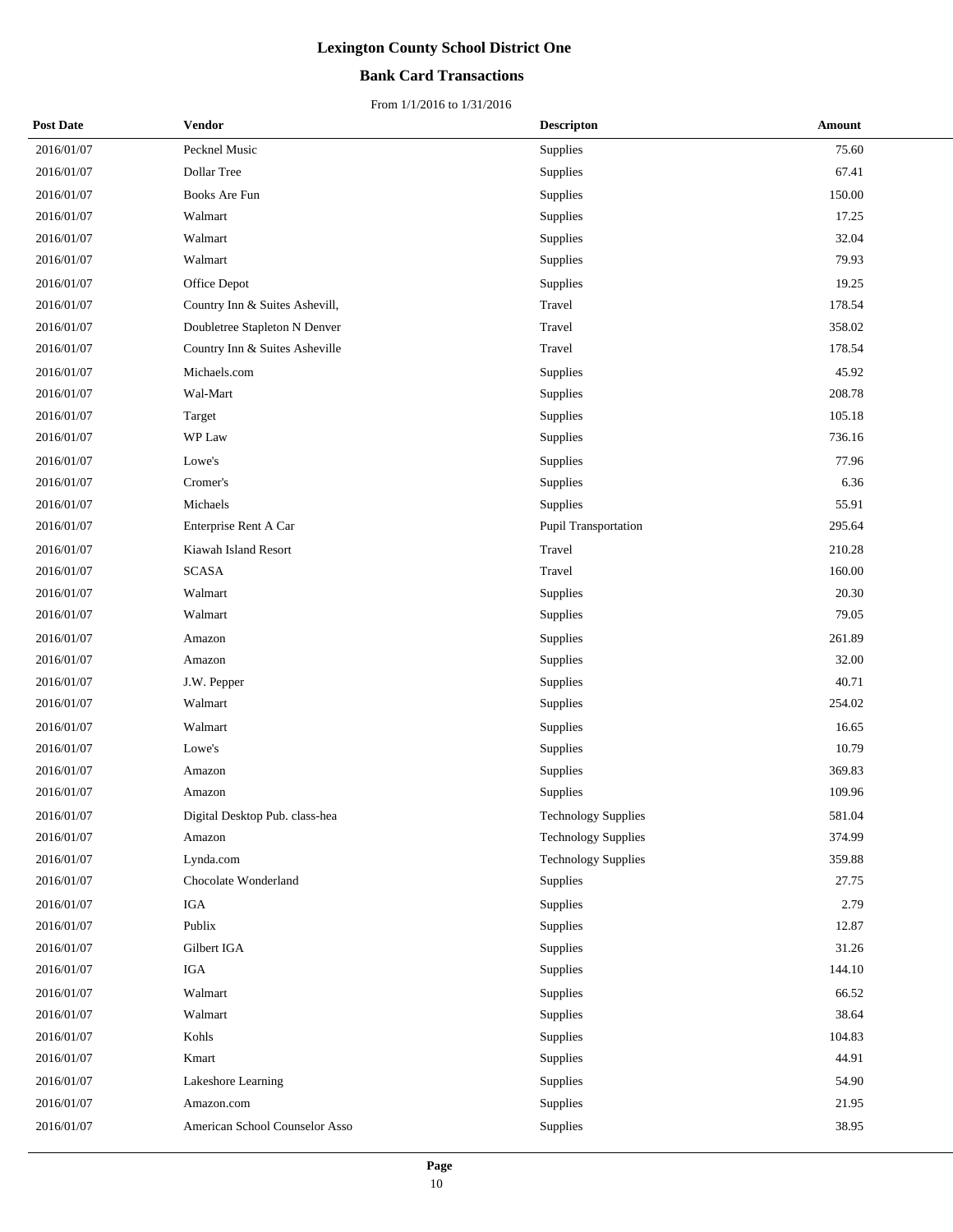## **Bank Card Transactions**

| <b>Post Date</b> | Vendor                         | <b>Descripton</b>          | Amount    |
|------------------|--------------------------------|----------------------------|-----------|
| 2016/01/07       | Amazon.com                     | Supplies                   | 15.28     |
| 2016/01/07       | Walgreen's                     | Supplies                   | 45.74     |
| 2016/01/07       | Walgreen's                     | Supplies                   | 25.62     |
| 2016/01/07       | Amazon.com                     | Supplies                   | 94.21     |
| 2016/01/07       | Amazon.com                     | Supplies                   | 14.98     |
| 2016/01/07       | Shumpert's IGA                 | Supplies                   | 6.41      |
| 2016/01/07       | Walmart                        | Supplies                   | 29.23     |
| 2016/01/07       | Walmart                        | Supplies                   | 3.93      |
| 2016/01/07       | Lowe's                         | Supplies                   | 96.24     |
| 2016/01/07       | Amazon.Com -                   | Supplies                   | 21.95     |
| 2016/01/07       | Amazon.Com -                   | Supplies                   | 57.87     |
| 2016/01/07       | Amazon.Com -                   | Supplies                   | 29.95     |
| 2016/01/07       | Amazon.Com -                   | Supplies                   | 5.70      |
| 2016/01/07       | Amazon.Com -                   | Supplies                   | 46.83     |
| 2016/01/07       | Amazon.Com -                   | Supplies                   | 5.42      |
| 2016/01/07       | Amazon.Com -                   | Supplies                   | 14.75     |
| 2016/01/07       | Amazon.Com -                   | Supplies                   | 24.64     |
| 2016/01/07       | Amazon.Com -                   | Supplies                   | 34.44     |
| 2016/01/07       | Amazon.Com -                   | Supplies                   | 11.40     |
| 2016/01/07       | Amazon.Com -                   | Supplies                   | 17.86     |
| 2016/01/07       | Amazon.Com -                   | Supplies                   | 15.24     |
| 2016/01/07       | Amazon.Com -                   | Supplies                   | 15.80     |
| 2016/01/07       | Amazon.Com -                   | Supplies                   | 31.06     |
| 2016/01/07       | Osmo                           | <b>Technology Supplies</b> | 99.00     |
| 2016/01/07       | Terrapin                       | <b>Technology Supplies</b> | 254.95    |
| 2016/01/07       | Advanced Ed                    | Travel                     | 75.00     |
| 2016/01/07       | Raptor Technologies            | Supplies                   | 105.00    |
| 2016/01/07       | Walt Disney World              | Travel                     | $-452.24$ |
| 2016/01/07       | Blue Ribbon Schools of Excelle | Travel                     | 1,234.28  |
| 2016/01/07       | Disney Resort-Pop Century      | Travel                     | 972.00    |
| 2016/01/07       | Office Depot/Office Max        | Supplies                   | 62.04     |
| 2016/01/07       | Best Buy                       | Supplies                   | 32.09     |
| 2016/01/07       | <b>USPS</b>                    | Supplies                   | 8.85      |
| 2016/01/07       | Edupress                       | Supplies                   | 84.95     |
| 2016/01/07       | LR Hook Tire                   | Repairs and Maintenance    | 24.95     |
| 2016/01/07       | LR Hook Tire                   | Repairs and Maintenance    | 0.95      |
| 2016/01/07       | LR Hook Tire                   | Repairs and Maintenance    | 28.00     |
| 2016/01/07       | LR Hook Tire                   | Repairs and Maintenance    | 24.00     |
| 2016/01/07       | <b>AZ Lawnmower</b>            | Supplies-Maintenace        | 97.41     |
| 2016/01/07       | CarQuest                       | Supplies-Maintenace        | 20.32     |
| 2016/01/07       | CarQuest                       | Supplies-Maintenace        | 20.32     |
| 2016/01/07       | Enlows                         | Supplies-Maintenace        | 144.28    |
| 2016/01/07       | NAPA                           | Supplies-Maintenace        | 87.19     |
| 2016/01/07       | Jeffers Pet                    | Supplies-Maintenace        | 79.97     |
| 2016/01/07       | Lowe's                         | Supplies-Maintenace        | 27.35     |
|                  |                                |                            |           |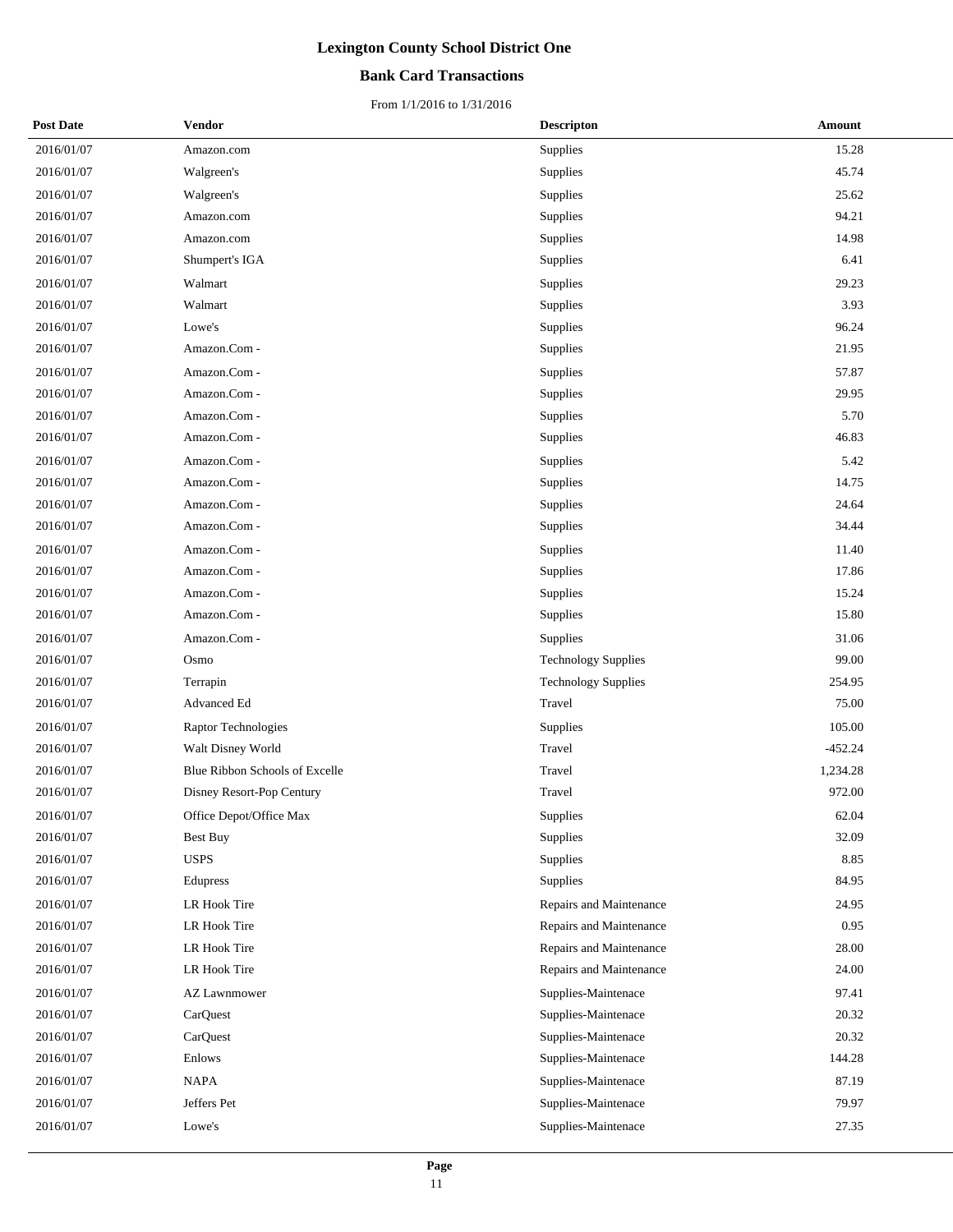## **Bank Card Transactions**

| <b>Post Date</b> | Vendor                        | <b>Descripton</b>   | Amount |
|------------------|-------------------------------|---------------------|--------|
| 2016/01/07       | Shell Oil                     | Supplies-Maintenace | 41.44  |
| 2016/01/07       | Shell Oil                     | Supplies-Maintenace | 80.00  |
| 2016/01/07       | <b>Tractor Supply</b>         | Supplies-Maintenace | 48.10  |
| 2016/01/07       | <b>CARQUEST</b>               | Supplies-Maintenace | 48.02  |
| 2016/01/07       | Enlows                        | Supplies-Maintenace | 149.94 |
| 2016/01/07       | Jim Hudson Ford               | Supplies-Maintenace | 24.63  |
| 2016/01/07       | <b>NAPA</b>                   | Supplies-Maintenace | 143.35 |
| 2016/01/07       | Enlows                        | Supplies-Maintenace | 174.31 |
| 2016/01/07       | Enlows                        | Supplies-Maintenace | 149.31 |
| 2016/01/07       | Home Depot                    | Supplies-Maintenace | 144.45 |
| 2016/01/07       | <b>Tractor Supply</b>         | Supplies-Maintenace | 74.02  |
| 2016/01/07       | Gattis Pro Audio              | Supplies-Maintenace | 38.52  |
| 2016/01/07       | True Value                    | Supplies-Maintenace | 298.53 |
| 2016/01/07       | LR Hook Tire                  | Supplies-Maintenace | 170.08 |
| 2016/01/07       | Sparrow & Kennedy             | Supplies-Maintenace | 36.58  |
| 2016/01/07       | <b>Carts Plus</b>             | Supplies-Maintenace | 88.28  |
| 2016/01/07       | <b>Tractor Supply</b>         | Supplies-Maintenace | 44.89  |
| 2016/01/07       | Enlows                        | Supplies-Maintenace | 41.79  |
| 2016/01/07       | City Electric                 | Supplies-Maintenace | 66.78  |
| 2016/01/07       | True Value                    | Supplies-Maintenace | 74.20  |
| 2016/01/07       | Walker Hardware               | <b>Supplies</b>     | 13.52  |
| 2016/01/07       | Lowe's                        | Supplies            | 97.05  |
| 2016/01/07       | Walker Hardware               | <b>Supplies</b>     | 11.81  |
| 2016/01/07       | Shumpert's IGA                | Supplies            | 8.43   |
| 2016/01/07       | City Electric                 | Supplies-Maintenace | 199.97 |
| 2016/01/07       | Sparrow & Kennedy             | Supplies-Maintenace | 17.58  |
| 2016/01/07       | Atlantech Dist.               | Supplies-Maintenace | 147.18 |
| 2016/01/07       | Lowes                         | Supplies            | 10.68  |
| 2016/01/07       | Three Fountains Ace Hardware  | Supplies            | 19.31  |
| 2016/01/07       | Lowes                         | Supplies            | 263.52 |
| 2016/01/07       | Wholesale Industrial Electric | Supplies-Maintenace | 19.84  |
| 2016/01/07       | Wholesale Industrial Electric | Supplies-Maintenace | 32.06  |
| 2016/01/07       | <b>AZ Lawnmower</b>           | Supplies-Maintenace | 53.54  |
| 2016/01/07       | Lowe's                        | Supplies            | 28.52  |
| 2016/01/07       | Ed Smith Lumber               | Supplies-Maintenace | 60.86  |
| 2016/01/07       | Lowe's                        | Supplies-Maintenace | 38.61  |
| 2016/01/07       | Lowe's                        | Supplies-Maintenace | 34.31  |
| 2016/01/07       | <b>NSCS</b>                   | Supplies-Maintenace | 56.71  |
| 2016/01/07       | Ed Smith Lumber               | Supplies            | 11.24  |
| 2016/01/07       | Ed Smith Lumber               | Supplies            | 83.46  |
| 2016/01/07       | Lowe's                        | Supplies-Maintenace | 174.70 |
| 2016/01/07       | Walker Hardware               | Supplies-Maintenace | 40.15  |
| 2016/01/07       | Derricks Service Center -     | Supplies            | 24.00  |
| 2016/01/07       | Ed Smith Lumber -             | Supplies            | 11.51  |
| 2016/01/07       | Ed Smith Lumber -             | Supplies            | 2.02   |
|                  |                               |                     |        |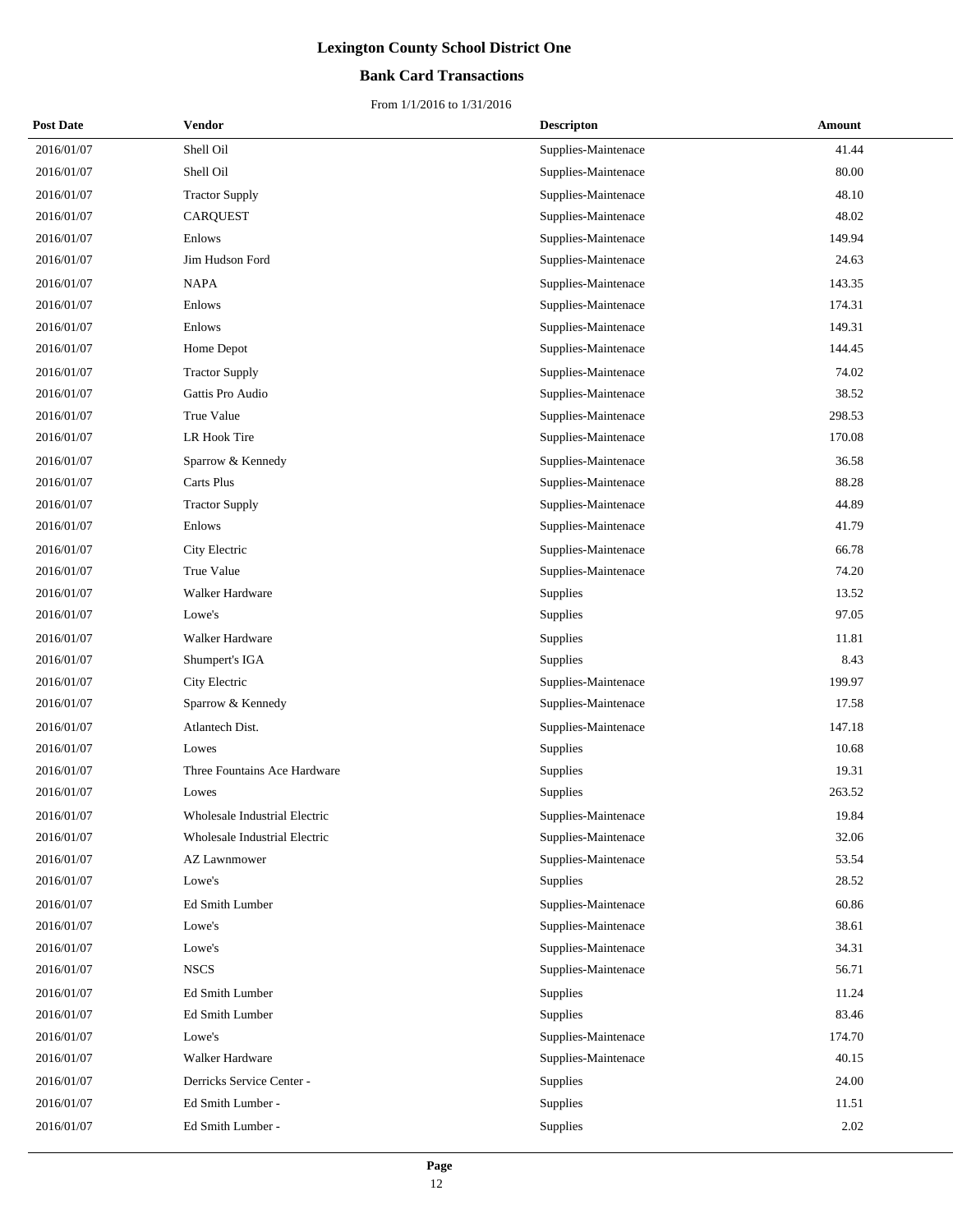## **Bank Card Transactions**

| <b>Post Date</b> | Vendor                         | <b>Descripton</b>   | <b>Amount</b> |
|------------------|--------------------------------|---------------------|---------------|
| 2016/01/07       | <b>ASAP</b> Parts              | Supplies-Maintenace | 373.57        |
| 2016/01/07       | <b>United Refrigeration</b>    | Supplies-Maintenace | 100.82        |
| 2016/01/07       | WW Grainger                    | Supplies-Maintenace | 26.81         |
| 2016/01/07       | City Electric                  | Supplies-Maintenace | 127.89        |
| 2016/01/07       | Lowe's                         | Supplies-Maintenace | 23.27         |
| 2016/01/07       | Sherwin Williams               | Supplies-Maintenace | 167.01        |
| 2016/01/07       | Walmart                        | Supplies            | 23.97         |
| 2016/01/07       | Walmart                        | Supplies            | 11.14         |
| 2016/01/07       | <b>Tractor Supply</b>          | Supplies-Maintenace | 19.25         |
| 2016/01/07       | City Electric                  | Supplies-Maintenace | 131.86        |
| 2016/01/07       | <b>MRK</b> Sales               | Supplies-Maintenace | 76.55         |
| 2016/01/07       | Dollar General                 | Supplies            | 8.88          |
| 2016/01/07       | Pitt Stop Exxon                | Supplies            | 36.84         |
| 2016/01/07       | Lowes                          | Supplies            | 32.07         |
| 2016/01/07       | Lowes                          | Supplies            | 9.61          |
| 2016/01/07       | <b>AZ Lawnmower</b>            | Supplies-Maintenace | 28.57         |
| 2016/01/07       | <b>Murphy Express</b>          | Supplies            | 17.80         |
| 2016/01/07       | Amazon                         | Supplies-Maintenace | 115.48        |
| 2016/01/07       | <b>AZ Lawnmower</b>            | Supplies-Maintenace | 28.57         |
| 2016/01/07       | Amazon                         | Supplies-Maintenace | 98.02         |
| 2016/01/07       | Northern Tool                  | Supplies-Maintenace | 64.18         |
| 2016/01/07       | WP Law                         | Supplies-Maintenace | 33.62         |
| 2016/01/07       | Walmart                        | Supplies            | 33.99         |
| 2016/01/07       | Amazon.com                     | Supplies            | 149.50        |
| 2016/01/07       | Amazon.com                     | Supplies            | 177.45        |
| 2016/01/07       | Amazon.com                     | Supplies            | 135.95        |
| 2016/01/07       | Amazon.com                     | Supplies            | 497.74        |
| 2016/01/07       | Childs 1st Publications        | Supplies            | 58.90         |
| 2016/01/07       | <b>Teachers Pay Teachers</b>   | Supplies            | 30.36         |
| 2016/01/07       | Amazon.com                     | Supplies            | 201.43        |
| 2016/01/07       | <b>Smoak House</b>             | Supplies            | 68.22         |
| 2016/01/07       | Walmart                        | Supplies            | 45.96         |
| 2016/01/07       | Walmart                        | Supplies            | 54.19         |
| 2016/01/07       | Hardee's                       | Supplies            | 202.50        |
| 2016/01/07       | Walmart                        | Supplies            | 43.85         |
| 2016/01/07       | Franklin Covey Registration fo | Travel              | 339.00        |
| 2016/01/07       | Franklin Covey Registration fo | Travel              | 339.00        |
| 2016/01/07       | Franklin Covey Registration fo | Travel              | 339.00        |
| 2016/01/07       | Franklin Covey Registration fo | Travel              | 339.00        |
| 2016/01/07       | Franklin Covey Registration fo | Travel              | 339.00        |
| 2016/01/07       | Franklin Covey Registration fo | Travel              | 339.00        |
| 2016/01/07       | <b>SCCA</b>                    | Travel              | 219.10        |
| 2016/01/07       | <b>SCCA</b>                    | Travel              | 219.10        |
| 2016/01/07       | Walmart                        | Supplies            | 108.81        |
| 2016/01/07       | Dollar Tree                    | Supplies            | 111.14        |
|                  |                                |                     |               |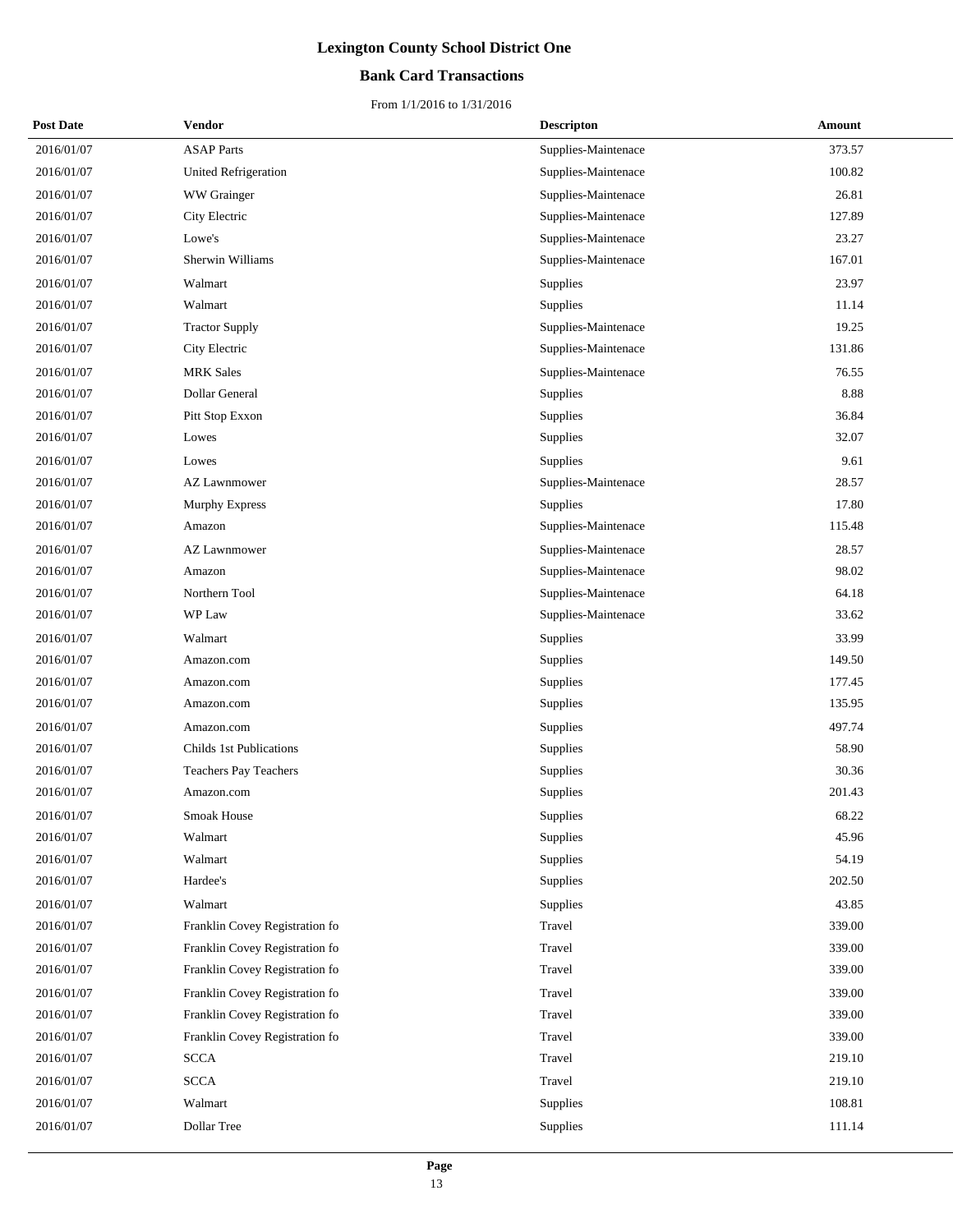## **Bank Card Transactions**

| <b>Post Date</b> | Vendor                  | <b>Descripton</b> | Amount |
|------------------|-------------------------|-------------------|--------|
| 2016/01/07       | <b>Hyatt Place</b>      | Travel            | 244.60 |
| 2016/01/07       | <b>JW</b> Pepper        | Pupil Activity    | 73.90  |
| 2016/01/07       | Adair Piano             | Pupil Activity    | 180.00 |
| 2016/01/07       | <b>UPS</b> Store        | Pupil Activity    | 84.27  |
| 2016/01/07       | Conde Systems           | Pupil Activity    | 684.16 |
| 2016/01/07       | Amazon                  | Pupil Activity    | 141.28 |
| 2016/01/07       | Dollar Tree             | Pupil Activity    | 36.31  |
| 2016/01/07       | <b>Anytime Costumes</b> | Pupil Activity    | 44.97  |
| 2016/01/07       | Party City              | Pupil Activity    | 62.34  |
| 2016/01/07       | Publix                  | Pupil Activity    | 4.27   |
| 2016/01/07       | Party City              | Pupil Activity    | 155.07 |
| 2016/01/07       | Playscripts, Inc.       | Pupil Activity    | 72.53  |
| 2016/01/07       | Target                  | Pupil Activity    | 70.45  |
| 2016/01/07       | Amazon.com              | Pupil Activity    | 6.49   |
| 2016/01/07       | Amazon.com              | Pupil Activity    | 49.38  |
| 2016/01/07       | Amazon.com              | Pupil Activity    | 62.66  |
| 2016/01/07       | Amazon.com              | Pupil Activity    | 19.62  |
| 2016/01/07       | Amazon.com              | Pupil Activity    | 23.74  |
| 2016/01/07       | Amazon.com              | Pupil Activity    | 28.65  |
| 2016/01/07       | Amazon.com              | Pupil Activity    | 18.54  |
| 2016/01/07       | Amazon.com              | Pupil Activity    | 98.95  |
| 2016/01/07       | <b>BrainPop</b>         | Pupil Activity    | 220.00 |
| 2016/01/07       | Scholastic Book Fairs   | Pupil Activity    | 69.26  |
| 2016/01/07       | <b>Staples</b>          | Pupil Activity    | 149.79 |
| 2016/01/07       | Amazon                  | Pupil Activity    | 131.86 |
| 2016/01/07       | Educreations            | Pupil Activity    | 99.00  |
| 2016/01/07       | Office Depot            | Pupil Activity    | 106.86 |
| 2016/01/07       | School Specialty        | Pupil Activity    | 59.99  |
| 2016/01/07       | Piggly Wiggly           | Pupil Activity    | 8.00   |
| 2016/01/07       | Walmart                 | Pupil Activity    | 175.87 |
| 2016/01/07       | Amazon.com              | Pupil Activity    | 10.40  |
| 2016/01/07       | <b>Musician Supply</b>  | Pupil Activity    | 42.69  |
| 2016/01/07       | Lowes                   | Pupil Activity    | 13.97  |
| 2016/01/07       | Publix                  | Pupil Activity    | 9.52   |
| 2016/01/07       | Home Depot              | Pupil Activity    | 5.57   |
| 2016/01/07       | Home Depot              | Pupil Activity    | 5.28   |
| 2016/01/07       | Michaels                | Pupil Activity    | 12.83  |
| 2016/01/07       | Walmart                 | Pupil Activity    | 5.29   |
| 2016/01/07       | Lowes                   | Pupil Activity    | 19.24  |
| 2016/01/07       | Walmart                 | Pupil Activity    | 6.07   |
| 2016/01/07       | Discount Dance Supply   | Pupil Activity    | 126.75 |
| 2016/01/07       | Wal-Mart                | Pupil Activity    | 153.16 |
| 2016/01/07       | Rockler Woodwork        | Pupil Activity    | 185.75 |
| 2016/01/07       | Target                  | Pupil Activity    | 44.70  |
| 2016/01/07       | Walmart                 | Pupil Activity    | 26.10  |
|                  |                         |                   |        |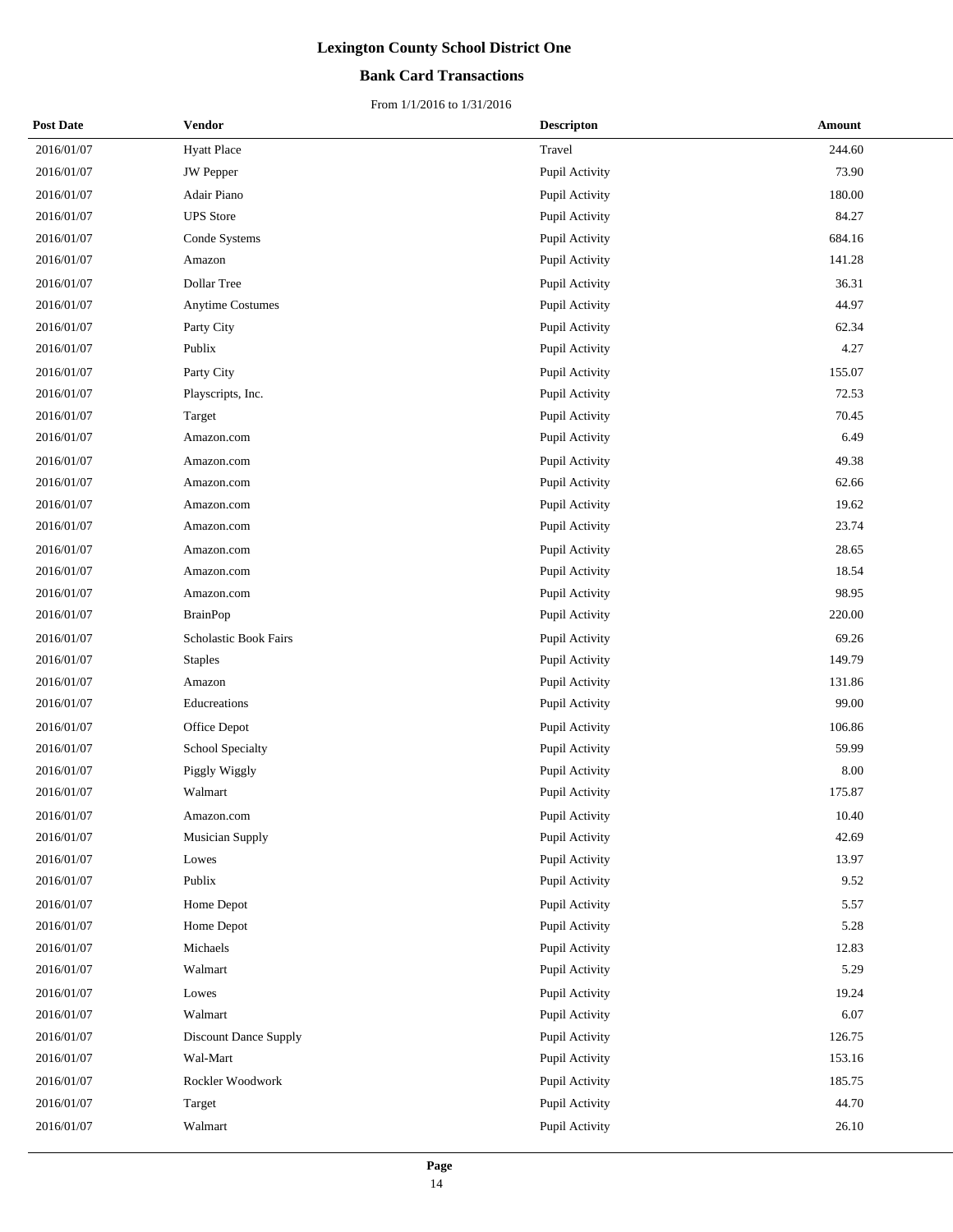## **Bank Card Transactions**

| <b>Post Date</b> | <b>Vendor</b>                  | <b>Descripton</b>          | Amount   |
|------------------|--------------------------------|----------------------------|----------|
| 2016/01/07       | Walmart                        | Pupil Activity             | 319.76   |
| 2016/01/07       | Walmart                        | Pupil Activity             | 11.94    |
| 2016/01/07       | Walmart                        | Pupil Activity             | 96.32    |
| 2016/01/07       | <b>Little Caesars</b>          | Pupil Activity             | 26.75    |
| 2016/01/07       | Dick's Sporting Goods          | Pupil Activity             | 21.39    |
| 2016/01/07       | Subway                         | Pupil Activity             | 59.40    |
| 2016/01/07       | <b>BI-LO</b>                   | Pupil Activity             | 164.15   |
| 2016/01/07       | World Market                   | Pupil Activity             | 116.67   |
| 2016/01/07       | Lowe's                         | Pupil Activity             | 36.09    |
| 2016/01/07       | Amazon.com                     | Pupil Activity             | 77.20    |
| 2016/01/07       | Fortis College                 | Pupil Activity             | 12.00    |
| 2016/01/07       | <b>Wingards Nursery</b>        | Supplies                   | 649.63   |
| 2016/01/07       | Lowes                          | Supplies                   | 1,814.51 |
| 2016/01/11       | Postal Express LLC             | Supplies                   | 19.80    |
| 2016/01/11       | ByrdseedTV                     | Periodicals                | 79.00    |
| 2016/01/11       | WALMART                        | Supplies                   | 7.88     |
| 2016/01/11       | <b>WALMART</b>                 | Supplies                   | 10.63    |
| 2016/01/11       | <b>LEXINGTON MPO</b>           | Supplies                   | 49.00    |
| 2016/01/11       | <b>WALMART</b>                 | Supplies                   | 10.64    |
| 2016/01/11       | Oriental Trading               | Supplies                   | 68.21    |
| 2016/01/11       | Amazon                         | Supplies                   | 89.99    |
| 2016/01/11       | Amazon                         | Supplies                   | 31.99    |
| 2016/01/11       | Amazon                         | <b>Technology Supplies</b> | 191.90   |
| 2016/01/11       | Walmart                        | Supplies                   | 189.65   |
| 2016/01/11       | Walmart                        | Supplies                   | 14.25    |
| 2016/01/11       | Amazon                         | Supplies                   | 9.95     |
| 2016/01/11       | Social Thinking                | Supplies                   | 58.89    |
| 2016/01/11       | Amazon                         | Supplies                   | 20.51    |
| 2016/01/11       | <b>WALMART</b>                 | Supplies                   | 65.82    |
| 2016/01/11       | <b>SCASA</b>                   | Travel                     | 40.00    |
| 2016/01/11       | <b>SCASA</b>                   | Travel                     | 90.00    |
| 2016/01/11       | <b>SCASA</b>                   | Travel                     | 40.00    |
| 2016/01/11       | <b>SCASA</b>                   | Travel                     | 40.00    |
| 2016/01/11       | <b>SCASA</b>                   | Travel                     | 40.00    |
| 2016/01/11       | <b>SCASA Credit Voucher</b>    | Travel                     | $-50.00$ |
| 2016/01/11       | EB 2016 Transform SC           | Travel                     | 159.48   |
| 2016/01/11       | Hard Rock Hotel                | Travel                     | 897.12   |
| 2016/01/11       | Litchfield Beach and Golf Reso | Travel                     | 77.26    |
| 2016/01/11       | EB 2016 Transform SC           | Travel                     | 239.22   |
| 2016/01/11       | <b>SERRA</b>                   | Travel                     | 1,560.00 |
| 2016/01/11       | <b>SCASA</b>                   | Travel                     | 40.00    |
| 2016/01/11       | Residence Inn, New Orleans     | Travel                     | 639.87   |
| 2016/01/11       | Residence Inn, New Orleans     | Travel                     | 639.87   |
| 2016/01/11       | EB 2016 Transform SC           | Travel                     | 79.74    |
| 2016/01/11       | Hard Rock Hotel                | Travel                     | 628.56   |
|                  |                                |                            |          |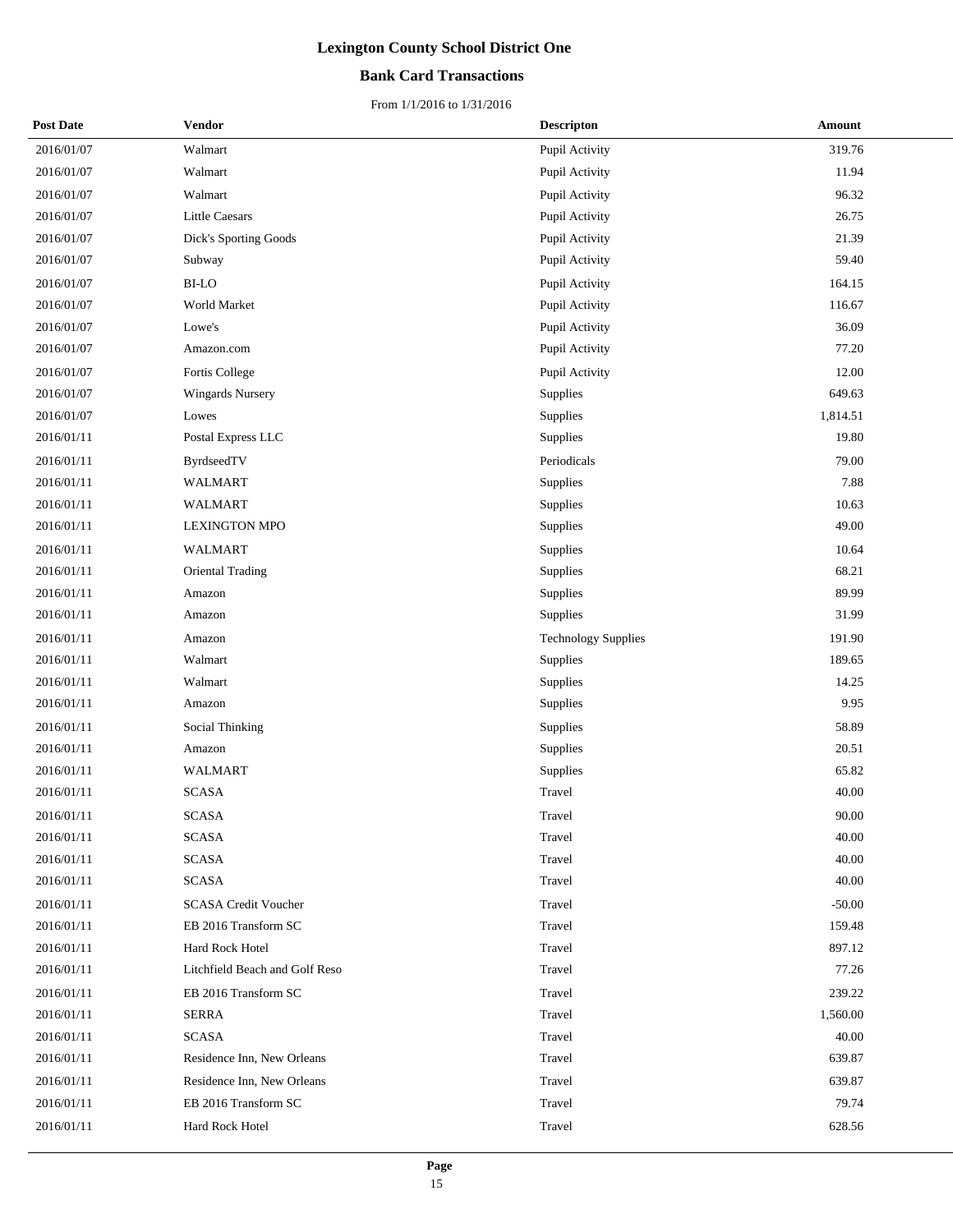## **Bank Card Transactions**

| <b>Post Date</b> | Vendor                | <b>Descripton</b> | Amount    |
|------------------|-----------------------|-------------------|-----------|
| 2016/01/11       | <b>SCASA</b>          | Travel            | 40.00     |
| 2016/01/11       | SC-ASCD (Event)       | Travel            | 195.00    |
| 2016/01/11       | Amazon                | Supplies          | 63.96     |
| 2016/01/11       | Amazon                | Supplies          | 10.66     |
| 2016/01/11       | Amazon                | Supplies          | 31.98     |
| 2016/01/11       | Amazon                | Supplies          | 42.64     |
| 2016/01/11       | Office Depot          | Supplies          | 372.19    |
| 2016/01/11       | Smarty Had a Party    | Supplies          | 409.46    |
| 2016/01/11       | Amazon                | Supplies          | 49.78     |
| 2016/01/11       | <b>UPS</b> Store      | Supplies          | 237.24    |
| 2016/01/11       | Office Depot          | Supplies          | 128.38    |
| 2016/01/11       | Kmart                 | Supplies          | 11.45     |
| 2016/01/11       | Amazon                | Supplies          | 19.13     |
| 2016/01/11       | Amazon                | Supplies          | 243.90    |
| 2016/01/11       | Amazon                | Supplies          | 124.50    |
| 2016/01/11       | Amazon                | Supplies          | 55.86     |
| 2016/01/11       | Assoc Superv and Curr | Dues and Fees     | 59.00     |
| 2016/01/11       | Publix                | Other Objects     | 16.17     |
| 2016/01/11       | Grecian Gardens       | Other Objects     | 411.14    |
| 2016/01/11       | Bi Lo                 | Other Objects     | 44.14     |
| 2016/01/11       | Zoe's Kitchen         | Other Objects     | 191.62    |
| 2016/01/11       | Bi Lo                 | Other Objects     | 25.04     |
| 2016/01/11       | Walmart               | Other Objects     | 131.93    |
| 2016/01/11       | <b>SCSBA</b>          | Travel            | $-185.00$ |
| 2016/01/11       | <b>SCSBA</b>          | Travel            | 1,110.00  |
| 2016/01/11       | <b>SCSBA</b>          | Travel            | $-185.00$ |
| 2016/01/11       | <b>USPS</b>           | Supplies          | 49.00     |
| 2016/01/11       | Foryourparty          | Supplies          | 111.21    |
| 2016/01/11       | Hobby Lobby           | Supplies          | 36.21     |
| 2016/01/11       | BI-LO                 | Supplies          | 48.38     |
| 2016/01/11       | Dollar General        | Supplies          | 4.50      |
| 2016/01/11       | Chick Fil A           | Other Objects     | 29.98     |
| 2016/01/11       | Chick Fil A           | Other Objects     | 129.33    |
| 2016/01/11       | Fatz                  | Other Objects     | 63.20     |
| 2016/01/11       | Fatz                  | Other Objects     | 10.88     |
| 2016/01/11       | Jimmy Johns           | Other Objects     | 117.40    |
| 2016/01/11       | Amazon                | Supplies          | 103.99    |
| 2016/01/11       | Walmart               | Supplies          | 35.04     |
| 2016/01/11       | See's Candies         | Supplies          | 345.60    |
| 2016/01/11       | Amazon                | Supplies          | 79.99     |
| 2016/01/11       | <b>LEXINGTON MPO</b>  | Supplies          | 6.74      |
| 2016/01/11       | LOWE'S                | Supplies          | 52.28     |
| 2016/01/11       | Capstone              | Supplies          | 83.56     |
| 2016/01/11       | Papa Johns            | Other Objects     | 244.71    |
| 2016/01/11       | <b>USC EMall</b>      | Travel            | 205.00    |
|                  |                       |                   |           |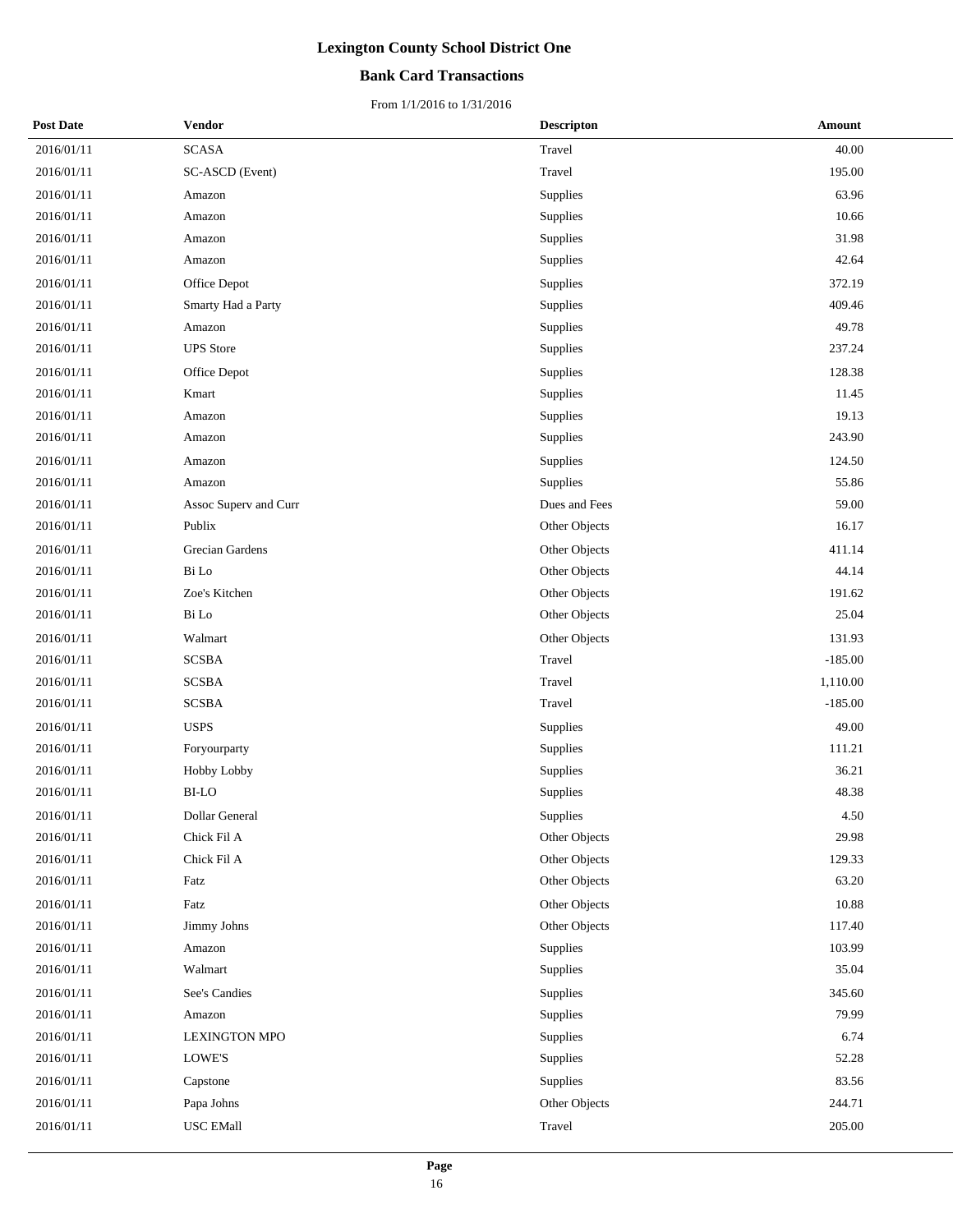## **Bank Card Transactions**

| <b>Post Date</b> | Vendor                      | <b>Descripton</b>         | Amount   |
|------------------|-----------------------------|---------------------------|----------|
| 2016/01/11       | Franklin Covey              | Travel                    | 678.00   |
| 2016/01/11       | Kiawah Resort               | Travel                    | 312.64   |
| 2016/01/11       | Amazon                      | Supplies                  | 23.20    |
| 2016/01/11       | Amazon                      | Supplies                  | 29.15    |
| 2016/01/11       | Amazon                      | Supplies                  | 14.52    |
| 2016/01/11       | Amazon                      | Supplies                  | 30.23    |
| 2016/01/11       | NCS GED EXAM                | Software Renewal/Agreemen | 1,300.00 |
| 2016/01/11       | Office Depot                | Supplies                  | 77.76    |
| 2016/01/11       | <b>USPS</b>                 | Pupil Activity            | 5.95     |
| 2016/01/11       | JW Pepper                   | Pupil Activity            | 101.76   |
| 2016/01/11       | Amazon                      | Pupil Activity            | 22.82    |
| 2016/01/11       | Party City                  | Pupil Activity            | 149.62   |
| 2016/01/11       | Party City                  | Pupil Activity            | 40.33    |
| 2016/01/11       | Amazon                      | Pupil Activity            | 11.18    |
| 2016/01/11       | Walmart                     | Pupil Activity            | 27.10    |
| 2016/01/11       | Amazon                      | Pupil Activity            | 21.78    |
| 2016/01/11       | Oriental Trading            | Pupil Activity            | 99.97    |
| 2016/01/11       | Amazon                      | Pupil Activity            | 32.14    |
| 2016/01/11       | Dollar Tree                 | Pupil Activity            | 12.77    |
| 2016/01/11       | Home Depot                  | Pupil Activity            | 84.58    |
| 2016/01/11       | Amazon                      | Pupil Activity            | 13.24    |
| 2016/01/11       | Amazon                      | Pupil Activity            | 169.94   |
| 2016/01/11       | Office Depot CREDIT         | Pupil Activity            | $-53.48$ |
| 2016/01/11       | Hobby Lobby                 | Pupil Activity            | 91.26    |
| 2016/01/11       | Walmart                     | Pupil Activity            | 41.57    |
| 2016/01/11       | Michaels                    | Pupil Activity            | 117.14   |
| 2016/01/11       | Office Depot                | Pupil Activity            | 196.83   |
| 2016/01/11       | Amazon                      | Pupil Activity            | 15.70    |
| 2016/01/11       | Office Depot                | Pupil Activity            | 65.76    |
| 2016/01/11       | Publix                      | Pupil Activity            | 78.21    |
| 2016/01/11       | <b>Teacher Pay Teachers</b> | Pupil Activity            | 112.68   |
| 2016/01/11       | <b>BSN-Sport Supply</b>     | Pupil Activity            | 74.87    |
| 2016/01/11       | Scholastic Book Fair        | Pupil Activity            | 32.08    |
| 2016/01/11       | Crystals2Love               | Pupil Activity            | 330.00   |
| 2016/01/11       | Walmart                     | Pupil Activity            | 26.14    |
| 2016/01/11       | Hobby Lobby                 | Pupil Activity            | 30.27    |
| 2016/01/11       | Weissmans                   | Pupil Activity            | 97.11    |
| 2016/01/11       | Weissman                    | Pupil Activity            | 116.93   |
| 2016/01/11       | <b>Revolution Dancewear</b> | Pupil Activity            | 307.30   |
| 2016/01/11       | Michaels                    | Pupil Activity            | 15.59    |
| 2016/01/11       | Office Depot                | Pupil Activity            | 46.00    |
| 2016/01/11       | Office Depot                | Pupil Activity            | 23.52    |
| 2016/01/11       | Office Depot                | Pupil Activity            | 16.04    |
| 2016/01/11       | Office Depot                | Pupil Activity            | 19.25    |
| 2016/01/11       | Pizza Hut                   | Pupil Activity            | 39.72    |
|                  |                             |                           |          |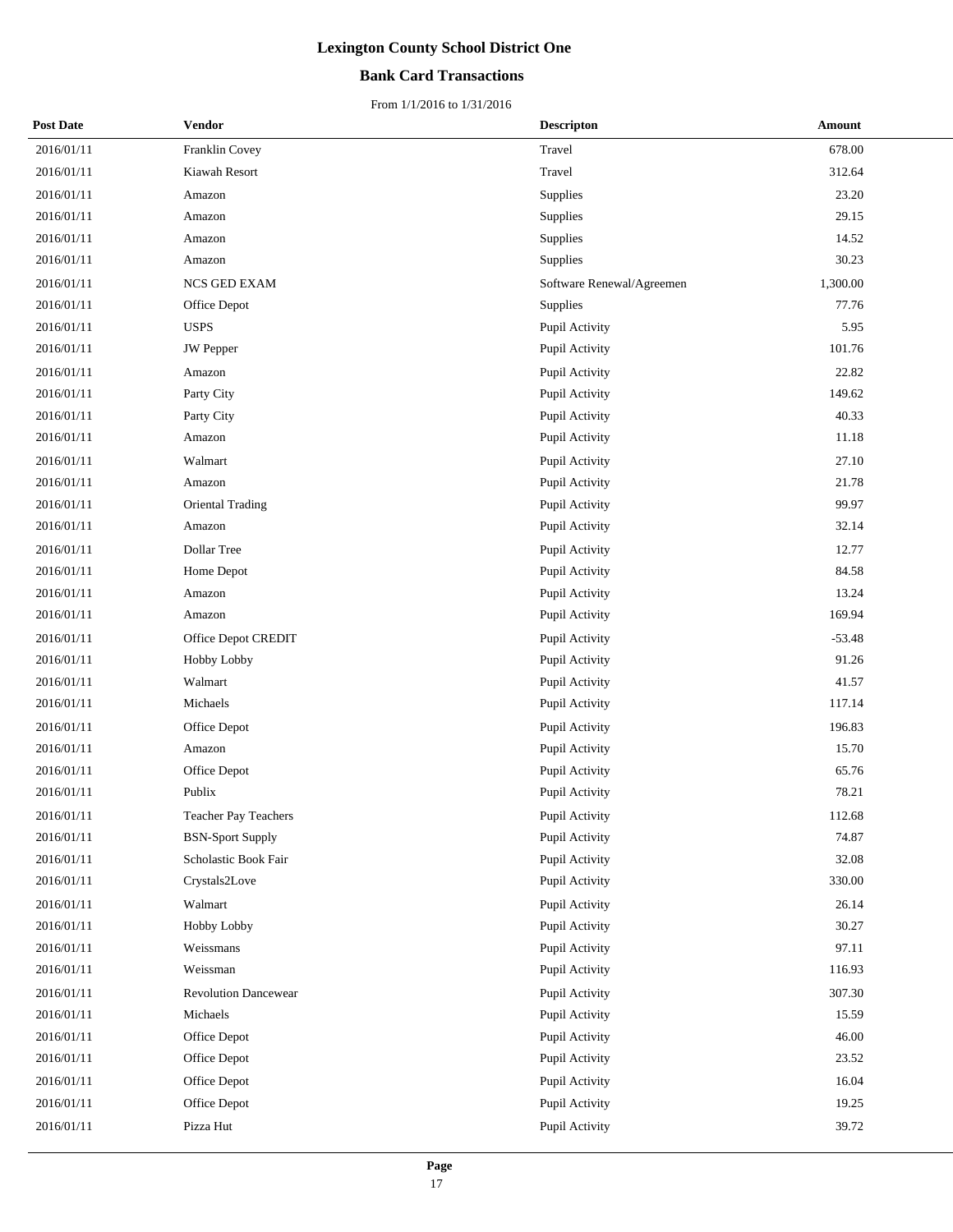## **Bank Card Transactions**

| <b>Post Date</b> | Vendor                       | <b>Descripton</b>   | Amount |
|------------------|------------------------------|---------------------|--------|
| 2016/01/11       | <b>CVS</b>                   | Pupil Activity      | 21.57  |
| 2016/01/11       | Storey's Florist             | Pupil Activity      | 33.00  |
| 2016/01/11       | Publix                       | Pupil Activity      | 76.60  |
| 2016/01/11       | Amazon                       | Supplies            | 389.61 |
| 2016/01/11       | Amazon                       | Supplies            | 436.44 |
| 2016/01/11       | Monoprice                    | Supplies            | 279.46 |
| 2016/01/11       | $\boldsymbol{\mathsf{ASCD}}$ | Dues and Fees       | 59.00  |
| 2016/01/13       | DOLLAR TREE STORES, INC      | Supplies            | 9.63   |
| 2016/01/13       | <b>MICHAELS</b>              | Supplies            | 105.59 |
| 2016/01/13       | <b>MICHAELS</b>              | Supplies            | 8.95   |
| 2016/01/13       | True Value                   | Supplies-Maintenace | 12.83  |
| 2016/01/13       | <b>Bulb Connection</b>       | Supplies-Maintenace | 622.00 |
| 2016/01/13       | Gattis Pro                   | Supplies-Maintenace | 190.46 |
| 2016/01/13       | LOWE'S                       | Supplies            | 17.26  |
| 2016/01/13       | Shell Oil                    | Pupil Activity      | 39.00  |
| 2016/01/13       | $\rm BP$                     | Pupil Activity      | 28.00  |
| 2016/01/13       | Quality Inn                  | Pupil Activity      | 88.79  |
| 2016/01/13       | Quality Inn                  | Pupil Activity      | 88.79  |
| 2016/01/13       | Exxon Mobile                 | Pupil Activity      | 23.00  |
| 2016/01/13       | Shell Oil                    | Pupil Activity      | 34.00  |
| 2016/01/13       | Shell Oil                    | Pupil Activity      | 24.00  |
| 2016/01/13       | Loves Travel                 | Pupil Activity      | 22.01  |
| 2016/01/13       | QT                           | Pupil Activity      | 20.01  |
| 2016/01/13       | Exxon Mobile                 | Pupil Activity      | 21.01  |
| 2016/01/13       | Pitt Stop                    | Pupil Activity      | 15.00  |
| 2016/01/13       | QT                           | Pupil Activity      | 35.00  |
| 2016/01/13       | Pizza Hut                    | Pupil Activity      | 41.72  |
| 2016/01/13       | Walmart                      | Pupil Activity      | 48.84  |
| 2016/01/13       | Chick Fila                   | Pupil Activity      | 425.25 |
| 2016/01/13       | Publix                       | Pupil Activity      | 54.97  |
| 2016/01/13       | <b>CVS</b>                   | Pupil Activity      | 18.47  |
| 2016/01/13       | Publix                       | Pupil Activity      | 65.70  |
| 2016/01/13       | USC Athletics office         | Pupil Activity      | 24.00  |
| 2016/01/13       | Electric City                | Pupil Activity      | 443.37 |
| 2016/01/13       | Henry Schein                 | Pupil Activity      | 634.51 |
| 2016/01/15       | BI-LO                        | Supplies            | 21.85  |
| 2016/01/15       | Walmart                      | Supplies            | 26.46  |
| 2016/01/15       | Finance Charge               | Supplies            | 18.42  |
| 2016/01/15       | Walmart                      | Supplies            | 60.36  |
| 2016/01/15       | Walmart                      | Supplies            | 71.52  |
| 2016/01/15       | K-Mart                       | Supplies            | 38.48  |
| 2016/01/15       | School Nutrition Association | Dues and Fees       | 145.00 |
| 2016/01/15       | Whaley Parts and Supply      | Supplies            | 155.44 |
| 2016/01/15       | United Refrigeration         | Supplies            | 411.64 |
| 2016/01/15       | Whaley Parts and Supply      | Supplies            | 316.03 |
|                  |                              |                     |        |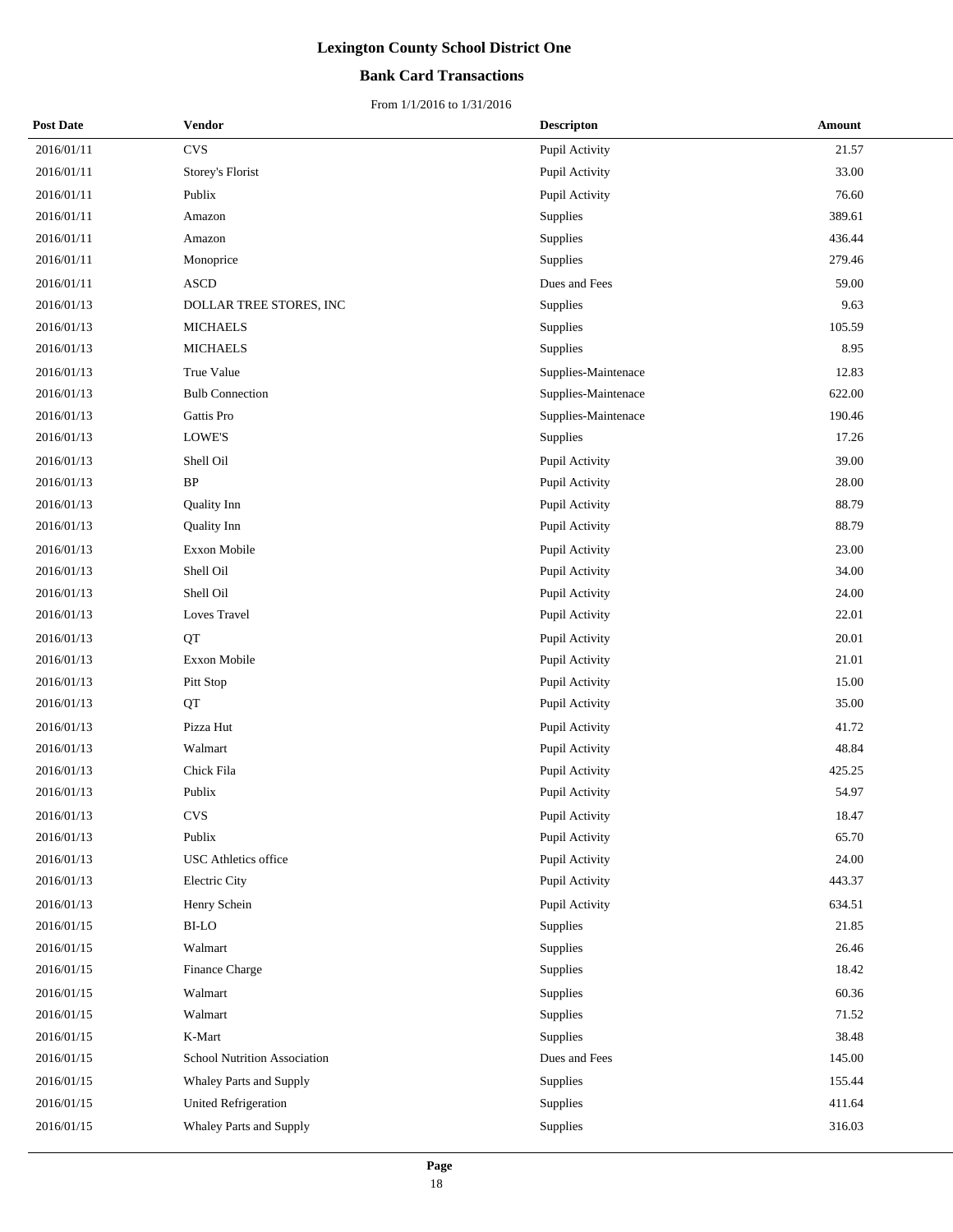## **Bank Card Transactions**

| <b>Post Date</b> | <b>Vendor</b>             | <b>Descripton</b>           | Amount |
|------------------|---------------------------|-----------------------------|--------|
| 2016/01/15       | Pro Kitchen Online        | <b>Supplies</b>             | 108.09 |
| 2016/01/15       | Whaley Parts and Supply   | <b>Supplies</b>             | 50.34  |
| 2016/01/15       | Capital Supply            | Supplies                    | 19.87  |
| 2016/01/15       | Lowes                     | Supplies                    | 51.11  |
| 2016/01/15       | Whaley Parts and Supply   | Supplies                    | 70.62  |
| 2016/01/15       | Pro Kitchen               | Supplies                    | 166.75 |
| 2016/01/15       | Whaley Parts and Supply   | Supplies                    | 133.22 |
| 2016/01/15       | Pro Kitchen Onlin         | Supplies                    | 454.00 |
| 2016/01/15       | Whaley Parts and Supply   | Supplies                    | 209.08 |
| 2016/01/15       | Pro Kitchen Onlin         | Supplies                    | 166.75 |
| 2016/01/15       | Pro Kitchen Online        | Supplies                    | 96.78  |
| 2016/01/15       | Pro Kitchen Online        | Supplies                    | 85.23  |
| 2016/01/15       | Lowes                     | Supplies                    | 12.16  |
| 2016/01/15       | Gateway Supply Company    | Supplies                    | 238.29 |
| 2016/01/15       | Lowes                     | Supplies                    | 61.61  |
| 2016/01/15       | Whaley Parts and Supply   | Supplies                    | 170.86 |
| 2016/01/15       | Whaley Parts and Supply   | Supplies                    | 128.40 |
| 2016/01/15       | Lowes                     | Supplies                    | 7.09   |
| 2016/01/15       | Lowes                     | Supplies                    | 18.91  |
| 2016/01/22       | SChool Nurse Supply INC   | Supplies                    | 99.59  |
| 2016/01/22       | <b>SCCTE</b>              | Travel                      | 170.00 |
| 2016/01/22       | KIAWAH ISLAND GOLF RESORT | Travel                      | 312.64 |
| 2016/01/22       | <b>AMAZON</b>             | Supplies                    | 15.11  |
| 2016/01/22       | <b>AMAZON</b>             | Supplies                    | 96.90  |
| 2016/01/22       | <b>AMAZON</b>             | Supplies                    | 70.92  |
| 2016/01/22       | <b>AMAZON</b>             | Supplies                    | 135.66 |
| 2016/01/22       | <b>AMAZON</b>             | Supplies                    | 248.22 |
| 2016/01/22       | <b>AMAZON</b>             | Supplies                    | 70.92  |
| 2016/01/22       | <b>AMAZON</b>             | Supplies                    | 600.78 |
| 2016/01/25       | <b>JW</b> Pepper          | Supplies                    | 110.98 |
| 2016/01/25       | Super Duper               | Supplies                    | 45.43  |
| 2016/01/25       | <b>BEST BUY</b>           | Supplies                    | 32.09  |
| 2016/01/25       | edHelper                  | Software Renewals-Immersion | 69.97  |
| 2016/01/25       | Adobe Acrobat Pro         | Software Renewals-Immersion | 119.00 |
| 2016/01/25       | J.W.Pepper                | Supplies                    | 200.99 |
| 2016/01/25       | Amazon.com                | Supplies                    | 15.98  |
| 2016/01/25       | Walmart                   | Supplies                    | 44.84  |
| 2016/01/25       | Amazon.com                | Supplies                    | 28.93  |
| 2016/01/25       | Amazon.com                | Supplies                    | 14.34  |
| 2016/01/25       | Amazon.com                | Supplies-Immersion          | 12.05  |
| 2016/01/25       | Amazon.com                | Supplies-Immersion          | 6.45   |
| 2016/01/25       | Topbulb                   | Supplies                    | 195.00 |
| 2016/01/25       | Office Depot              | Supplies                    | 364.42 |
| 2016/01/25       | <b>Sheet Music Plus</b>   | Supplies                    | 396.25 |
| 2016/01/25       | CREATIVE SEWING CENTER    | Repairs and Maintenance     | 80.99  |
|                  |                           |                             |        |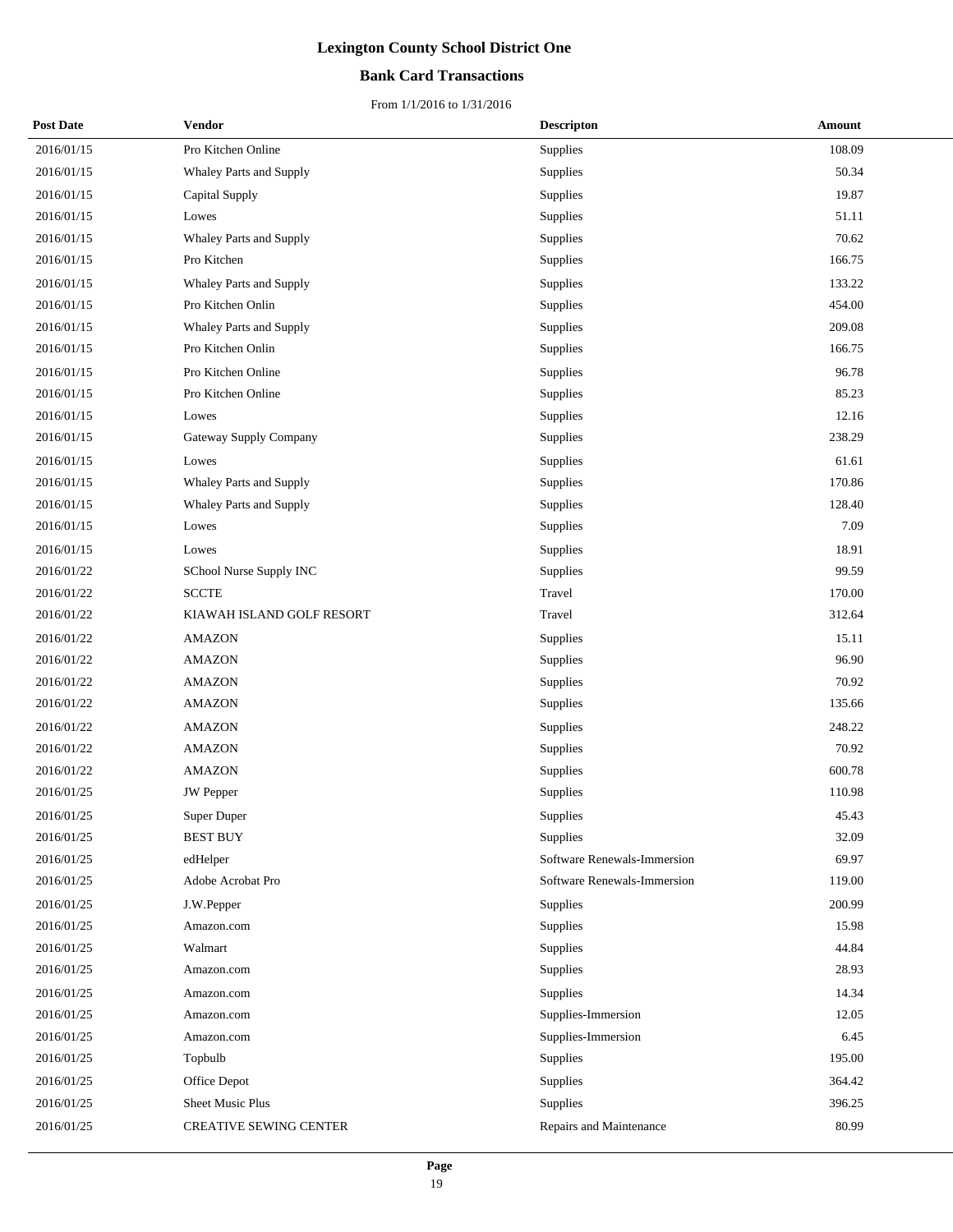## **Bank Card Transactions**

| <b>Post Date</b> | Vendor                         | <b>Descripton</b>          | Amount |
|------------------|--------------------------------|----------------------------|--------|
| 2016/01/25       | EDUCATION.COM                  | Software Renewal/Agreemen  | 47.88  |
| 2016/01/25       | NORTHERN TOOL                  | Supplies                   | 474.56 |
| 2016/01/25       | <b>CREATIVE SEWING CENTER</b>  | Supplies                   | 61.89  |
| 2016/01/25       | <b>LENOVO GROUP</b>            | <b>Technology Supplies</b> | 96.29  |
| 2016/01/25       | <b>NAFME</b>                   | Travel                     | 124.00 |
| 2016/01/25       | Walker Hardware                | Supplies                   | 30.15  |
| 2016/01/25       | Walker Hardware                | Supplies                   | 129.58 |
| 2016/01/25       | <b>AMAZON</b>                  | Supplies                   | 9.99   |
| 2016/01/25       | $\mathop{\rm AMAZON}\nolimits$ | Supplies                   | 18.43  |
| 2016/01/25       | <b>AMAZON</b>                  | Supplies                   | 5.11   |
| 2016/01/25       | <b>AMAZON</b>                  | Supplies                   | 20.74  |
| 2016/01/25       | <b>AMAZON</b>                  | Supplies                   | 42.19  |
| 2016/01/25       | <b>AMAZON</b>                  | Supplies                   | 4.76   |
| 2016/01/25       | Walmart                        | Supplies                   | 65.65  |
| 2016/01/25       | Shumpert's IGA                 | Supplies                   | 51.69  |
| 2016/01/25       | Four Oaks Farm                 | Supplies                   | 26.64  |
| 2016/01/25       | Jewelry Warehouse              | Supplies                   | 48.12  |
| 2016/01/25       | Michaels                       | Supplies                   | 50.90  |
| 2016/01/25       | Party City                     | Supplies                   | 19.24  |
| 2016/01/25       | Walmart                        | Supplies                   | 59.42  |
| 2016/01/25       | Fatz Caf??                     | Other Objects              | 93.69  |
| 2016/01/25       | McAlister's Deli               | Other Objects              | 22.55  |
| 2016/01/25       | Chick Fil A                    | Other Objects              | 6.43   |
| 2016/01/25       | Walmart                        | Supplies                   | 118.48 |
| 2016/01/25       | Chick Fil A                    | Other Objects              | 111.07 |
| 2016/01/25       | HITT MARKING DEVICES           | Supplies                   | 37.27  |
| 2016/01/25       | <b>USPS</b>                    | Supplies                   | 245.00 |
| 2016/01/25       | <b>CVS/PHARMACY</b>            | Supplies                   | 9.63   |
| 2016/01/25       | <b>SEARS HOMETOWN</b>          | Supplies                   | 58.83  |
| 2016/01/25       | <b>EXXONMOBIL</b>              | Supplies                   | 10.00  |
| 2016/01/25       | <b>LOWES</b>                   | Supplies                   | 134.77 |
| 2016/01/25       | SMITH & JONES JANITOR          | Supplies                   | 70.62  |
| 2016/01/25       | <b>EXXONMOBIL</b>              | Supplies                   | 32.22  |
| 2016/01/25       | LOWES                          | Supplies                   | 90.32  |
| 2016/01/25       | WW Grainger                    | Supplies-Maintenace        | 10.59  |
| 2016/01/25       | City Electric                  | Supplies-Maintenace        | 76.65  |
| 2016/01/25       | Ed Smith Lumber                | Supplies                   | 39.89  |
| 2016/01/25       | Walker Hardware                | Supplies                   | 6.15   |
| 2016/01/25       | Walker Hardware                | Supplies                   | 15.60  |
| 2016/01/25       | Lowe's                         | Supplies                   | 142.97 |
| 2016/01/25       | Shumpert's IGA                 | Supplies                   | 6.42   |
| 2016/01/25       | Sherwin Williams               | Supplies                   | 395.26 |
| 2016/01/25       | Walker Hardware                | Supplies                   | 17.48  |
| 2016/01/25       | City Electric                  | Supplies-Maintenace        | 48.15  |
| 2016/01/25       | City Electric                  | Supplies-Maintenace        | 20.28  |
|                  |                                |                            |        |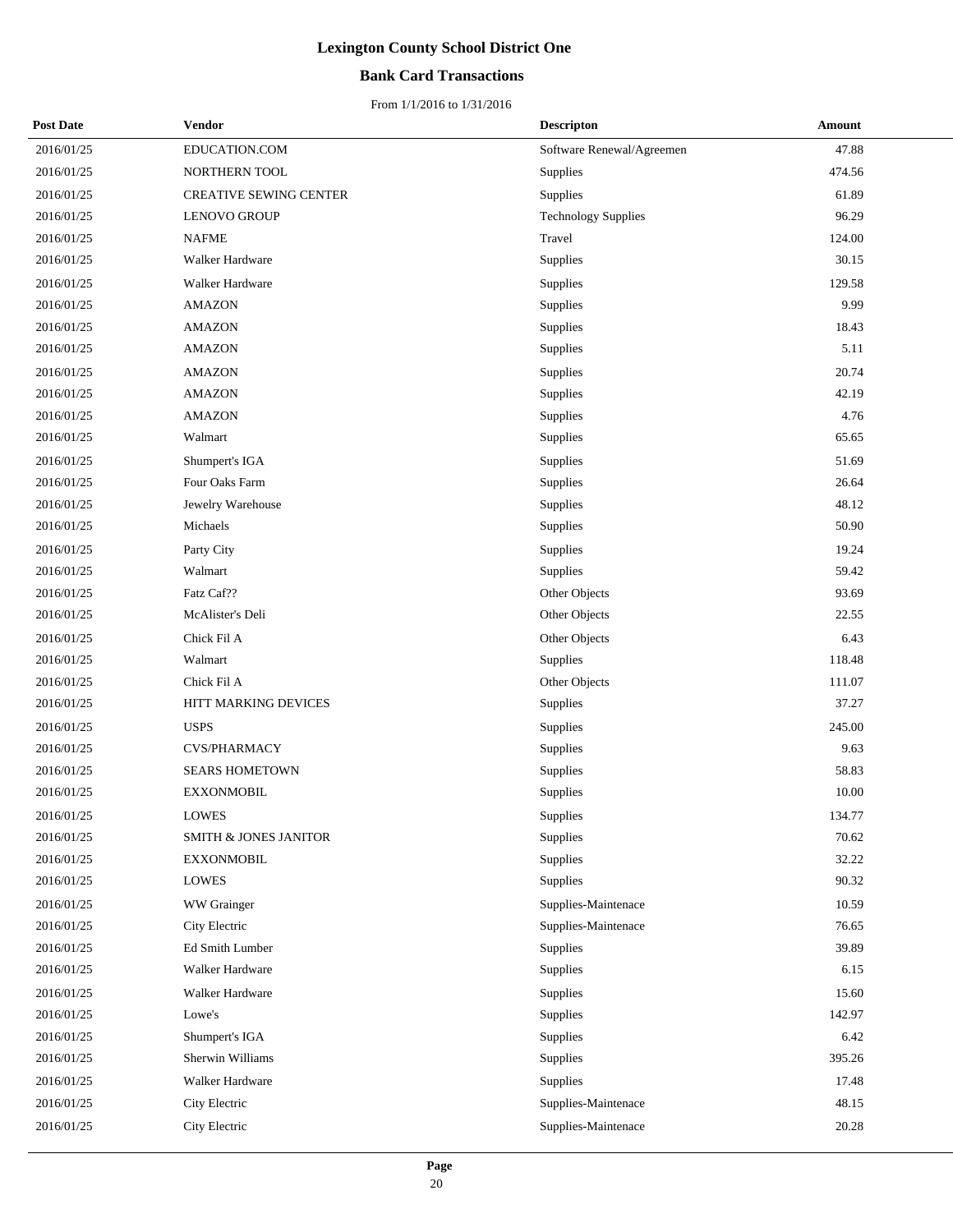## **Bank Card Transactions**

| <b>Post Date</b> | Vendor                 | <b>Descripton</b>       | Amount |
|------------------|------------------------|-------------------------|--------|
| 2016/01/25       | City Electric          | Supplies-Maintenace     | 19.10  |
| 2016/01/25       | City Electric          | Supplies-Maintenace     | 8.99   |
| 2016/01/25       | City Electric          | Supplies-Maintenace     | 8.99   |
| 2016/01/25       | City Electric          | Supplies-Maintenace     | 95.23  |
| 2016/01/25       | Lowes                  | Supplies                | 13.76  |
| 2016/01/25       | Lowes                  | <b>Supplies</b>         | 29.83  |
| 2016/01/25       | Walmart                | Supplies                | 48.81  |
| 2016/01/25       | Autozone               | Supplies                | 8.87   |
| 2016/01/25       | Shell                  | Supplies                | 52.50  |
| 2016/01/25       | City Electric          | Supplies-Maintenace     | 138.60 |
| 2016/01/25       | Walmart                | <b>Supplies</b>         | 391.19 |
| 2016/01/25       | THE HOME DEPOT         | Pupil Activity          | 165.20 |
| 2016/01/25       | Sheet Music Plus       | Pupil Activity          | 259.39 |
| 2016/01/25       | Bilo                   | Pupil Activity          | 12.33  |
| 2016/01/25       | ONLINEAHA.ORG          | Pupil Activity          | 184.00 |
| 2016/01/25       | WM SUPERCENTER         | Pupil Activity          | 124.90 |
| 2016/01/25       | Amazon.com             | Pupil Activity          | 43.62  |
| 2016/01/25       | DAI*STORE.DISCOVER.COM | Pupil Activity          | 45.93  |
| 2016/01/25       | Walmart                | Pupil Activity          | 7.70   |
| 2016/01/25       | Walmart                | Pupil Activity          | 25.42  |
| 2016/01/25       | Michaels               | Pupil Activity          | 27.25  |
| 2016/01/26       | INSPIREYOURPEOPLE.COM  | <b>Supplies</b>         | 5.87   |
| 2016/01/26       | TRAINERS WAREHOUSE     | Supplies                | 24.65  |
| 2016/01/26       | SQ*BUDDY BOOKS PUB     | Supplies                | 108.00 |
| 2016/01/26       | <b>USPS</b>            | Supplies                | 6.74   |
| 2016/01/26       | LR Hook Tire           | Repairs and Maintenance | 59.95  |
| 2016/01/26       | A-Z Lawnmower          | Supplies-Maintenace     | 11.82  |
| 2016/01/26       | A-Z Lawnmower          | Supplies-Maintenace     | 166.58 |
| 2016/01/26       | Enlows                 | Supplies-Maintenace     | 216.46 |
| 2016/01/26       | Lowe's                 | Supplies-Maintenace     | 25.39  |
| 2016/01/26       | A-Z Lawnmower          | Supplies-Maintenace     | 75.96  |
| 2016/01/26       | <b>Tractor Supply</b>  | Supplies-Maintenace     | 25.16  |
| 2016/01/26       | Shell Oil              | Supplies-Maintenace     | 80.00  |
| 2016/01/26       | Shell Oil              | Supplies-Maintenace     | 50.00  |
| 2016/01/26       | <b>Exxon Mobile</b>    | Supplies-Maintenace     | 100.00 |
| 2016/01/26       | Amazon                 | Supplies-Maintenace     | 35.61  |
| 2016/01/26       | Enlows                 | Supplies-Maintenace     | 223.22 |
| 2016/01/26       | Home Depot             | Supplies-Maintenace     | 159.43 |
| 2016/01/26       | Greenville Tractor Co. | Supplies-Maintenace     | 229.52 |
| 2016/01/26       | Amazon                 | Supplies-Maintenace     | 49.48  |
| 2016/01/26       | AutoZone               | Supplies-Maintenace     | 93.27  |
| 2016/01/26       | A-Z Lawnmower          | Supplies-Maintenace     | 184.77 |
| 2016/01/26       | True Value             | Supplies-Maintenace     | 36.13  |
| 2016/01/26       | Enlows                 | Supplies-Maintenace     | 84.03  |
| 2016/01/26       | Gateway                | Supplies-Maintenace     | 72.20  |
|                  |                        |                         |        |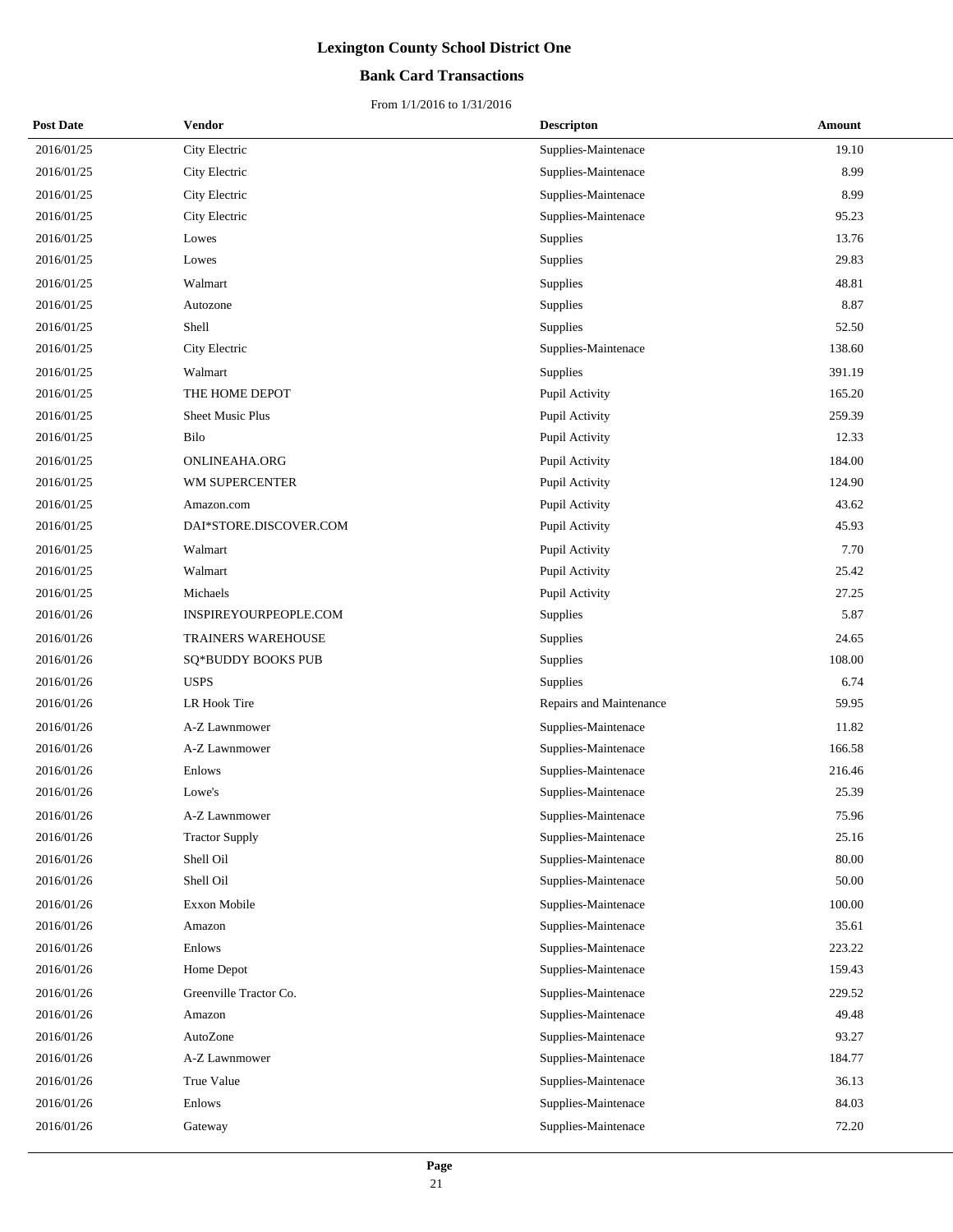## **Bank Card Transactions**

| <b>Post Date</b> | Vendor                          | <b>Descripton</b>       | Amount |
|------------------|---------------------------------|-------------------------|--------|
| 2016/01/26       | <b>Advanced Auto</b>            | Supplies-Maintenace     | 135.74 |
| 2016/01/26       | Home Depot                      | Supplies-Maintenace     | 144.45 |
| 2016/01/26       | City Electric                   | Supplies-Maintenace     | 79.18  |
| 2016/01/26       | Carts Plus                      | Supplies-Maintenace     | 102.66 |
| 2016/01/26       | Ferguson                        | Supplies-Maintenace     | 21.38  |
| 2016/01/26       | City Electric                   | Supplies-Maintenace     | 81.19  |
| 2016/01/26       | APS Columbia                    | Supplies-Maintenace     | 166.92 |
| 2016/01/26       | A-Z Lawnmower                   | Supplies-Maintenace     | 31.94  |
| 2016/01/26       | Mayer                           | Supplies-Maintenace     | 125.94 |
| 2016/01/26       | Carts Plus                      | Supplies-Maintenace     | 193.62 |
| 2016/01/26       | City Electric                   | Supplies-Maintenace     | 158.90 |
| 2016/01/26       | Ed Smith Lumber                 | Supplies-Maintenace     | 32.42  |
| 2016/01/26       | WW Williams                     | Supplies-Maintenace     | 182.62 |
| 2016/01/26       | Meineke                         | Supplies-Maintenace     | 61.51  |
| 2016/01/26       | Carts Plus                      | Supplies-Maintenace     | 230.05 |
| 2016/01/26       | Carts Plus                      | Supplies-Maintenace     | 34.24  |
| 2016/01/26       | City Electric                   | Supplies-Maintenace     | 101.80 |
| 2016/01/26       | Home Depot                      | Supplies-Maintenace     | 98.88  |
| 2016/01/26       | A-Z Lawnmower                   | Supplies-Maintenace     | 54.41  |
| 2016/01/26       | A-Z Lawnmower                   | Supplies-Maintenace     | 25.21  |
| 2016/01/26       | Office Depot                    | Supplies                | 26.74  |
| 2016/01/26       | Partshere                       | Supplies                | 22.58  |
| 2016/01/26       | Envato                          | Supplies                | 60.00  |
| 2016/01/26       | Press Plus                      | Periodicals             | 8.95   |
| 2016/01/26       | Gullah TV                       | Supplies                | 13.41  |
| 2016/01/26       | DOLLAR GENERAL #4620            | Pupil Activity          | 5.35   |
| 2016/01/26       | DOLLAR GENERAL #9217            | Pupil Activity          | 6.42   |
| 2016/01/26       | DOLLAR GENERAL #11087           | Pupil Activity          | 7.49   |
| 2016/01/26       | DOLLAR GENERAL CORPORATION      | Pupil Activity          | 10.70  |
| 2016/01/26       | DOLLAR GENERAL #15004           | Pupil Activity          | 3.21   |
| 2016/01/26       | DOLLAR GENERAL #11224           | Pupil Activity          | 2.14   |
| 2016/01/27       | <b>SCHOOL FIX</b>               | Supplies                | 122.68 |
| 2016/01/27       | <b>SCHOOL FIX</b>               | Supplies                | 32.52  |
| 2016/01/27       | ${\bf TOYS\text{-}R\text{-}US}$ | Supplies                | 70.94  |
| 2016/01/27       | <b>TERRAPIN</b>                 | Supplies                | 21.07  |
| 2016/01/27       | Walmart                         | Supplies                | 58.39  |
| 2016/01/27       | Raptor                          | Supplies                | 392.00 |
| 2016/01/27       | Walmart                         | Supplies                | 16.81  |
| 2016/01/27       | Dollar Tree                     | Supplies                | 10.70  |
| 2016/01/27       | Walmart                         | Supplies                | 62.50  |
| 2016/01/27       | Office Depot                    | Supplies                | 11.30  |
| 2016/01/27       | School Health Corp              | Repairs and Maintenance | 116.95 |
| 2016/01/27       | Amazon                          | Supplies                | 54.16  |
| 2016/01/27       | Amazon                          | Supplies                | 78.91  |
| 2016/01/27       | AliExpress                      | Supplies                | 280.78 |
|                  |                                 |                         |        |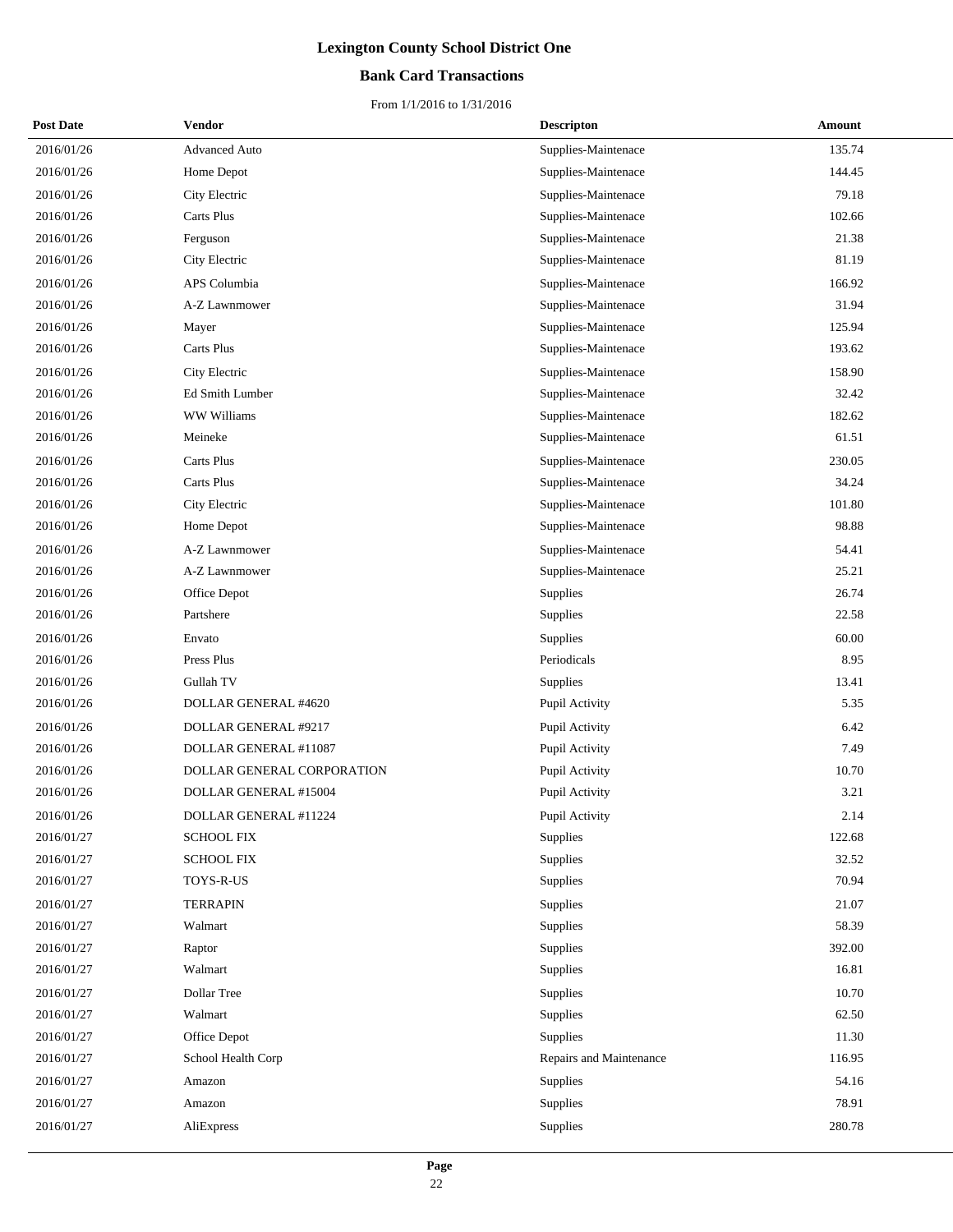## **Bank Card Transactions**

| <b>Post Date</b> | Vendor                               | <b>Descripton</b>          | Amount |
|------------------|--------------------------------------|----------------------------|--------|
| 2016/01/27       | Dell                                 | Supplies                   | 149.78 |
| 2016/01/27       | <b>TERRAPIN</b>                      | Supplies                   | 12.78  |
| 2016/01/27       | ID WHOLESALERS                       | Supplies                   | 190.00 |
| 2016/01/27       | THE HOME DEPOT                       | Supplies                   | 34.83  |
| 2016/01/27       | <b>BizWorld Program</b>              | Supplies                   | 4.00   |
| 2016/01/27       | <b>SCMEA Conference Registration</b> | Travel                     | 80.00  |
| 2016/01/27       | Office Depot                         | Supplies                   | 128.40 |
| 2016/01/27       | Gilbert Post Office                  | Supplies                   | 257.49 |
| 2016/01/27       | Office Depot                         | Supplies                   | 128.40 |
| 2016/01/27       | <b>SCMEA</b>                         | Travel                     | 80.00  |
| 2016/01/27       | <b>SCMEA</b>                         | Travel                     | 80.00  |
| 2016/01/27       | <b>SCMEA</b>                         | Travel                     | 80.00  |
| 2016/01/27       | <b>USPS</b>                          | Supplies                   | 6.96   |
| 2016/01/27       | Amazon                               | Supplies                   | 68.60  |
| 2016/01/27       | Lowes                                | Supplies                   | 91.47  |
| 2016/01/27       | Raptor                               | Supplies                   | 200.00 |
| 2016/01/27       | Walmart                              | Supplies                   | 24.75  |
| 2016/01/27       | Walmart                              | Supplies                   | 68.67  |
| 2016/01/27       | Walmart                              | Supplies                   | 52.09  |
| 2016/01/27       | Dollar General                       | Supplies                   | 25.54  |
| 2016/01/27       | Shumperts IGA                        | Supplies                   | 8.76   |
| 2016/01/27       | Amazon Marketplace                   | Supplies                   | 163.39 |
| 2016/01/27       | <b>Clark Powell Associates</b>       | Supplies                   | 155.15 |
| 2016/01/27       | Delta Airlines                       | Travel                     | 174.20 |
| 2016/01/27       | Delta Airlines                       | Travel                     | 174.20 |
| 2016/01/27       | Delta Airlines                       | Travel                     | 29.00  |
| 2016/01/27       | Delta Airlines                       | Travel                     | 29.00  |
| 2016/01/27       | Delta Airlines                       | Travel                     | 35.00  |
| 2016/01/27       | Delta Airlines                       | Travel                     | 35.00  |
| 2016/01/27       | Lowe's                               | Supplies                   | 20.30  |
| 2016/01/27       | Office Depot                         | Supplies                   | 72.72  |
| 2016/01/27       | <b>Educational Wonderland</b>        | Supplies                   | 68.04  |
| 2016/01/27       | Hobby Lobby                          | Supplies                   | 53.46  |
| 2016/01/27       | Hobby Lobby                          | Supplies                   | 53.74  |
| 2016/01/27       | Post Office                          | Supplies                   | 770.00 |
| 2016/01/27       | Target                               | Supplies                   | 2.85   |
| 2016/01/27       | <b>VIDEOJEEVES</b>                   | Repairs and Maintenance    | 425.00 |
| 2016/01/27       | <b>AMAZON</b>                        | Supplies                   | 102.93 |
| 2016/01/27       | <b>WALMART</b>                       | Supplies                   | 143.87 |
| 2016/01/27       | SHELL OIL                            | Supplies                   | 43.01  |
| 2016/01/27       | <b>SCOTCHMAN</b>                     | Supplies                   | 61.91  |
| 2016/01/27       | Walmart                              | Supplies                   | 169.01 |
| 2016/01/27       | <b>WALMART</b>                       | <b>Technology Supplies</b> | 425.86 |
| 2016/01/27       | <b>SCMEA Conference Registration</b> | Travel                     | 80.00  |
| 2016/01/27       | <b>JW</b> Pepper                     | Supplies                   | 287.99 |
|                  |                                      |                            |        |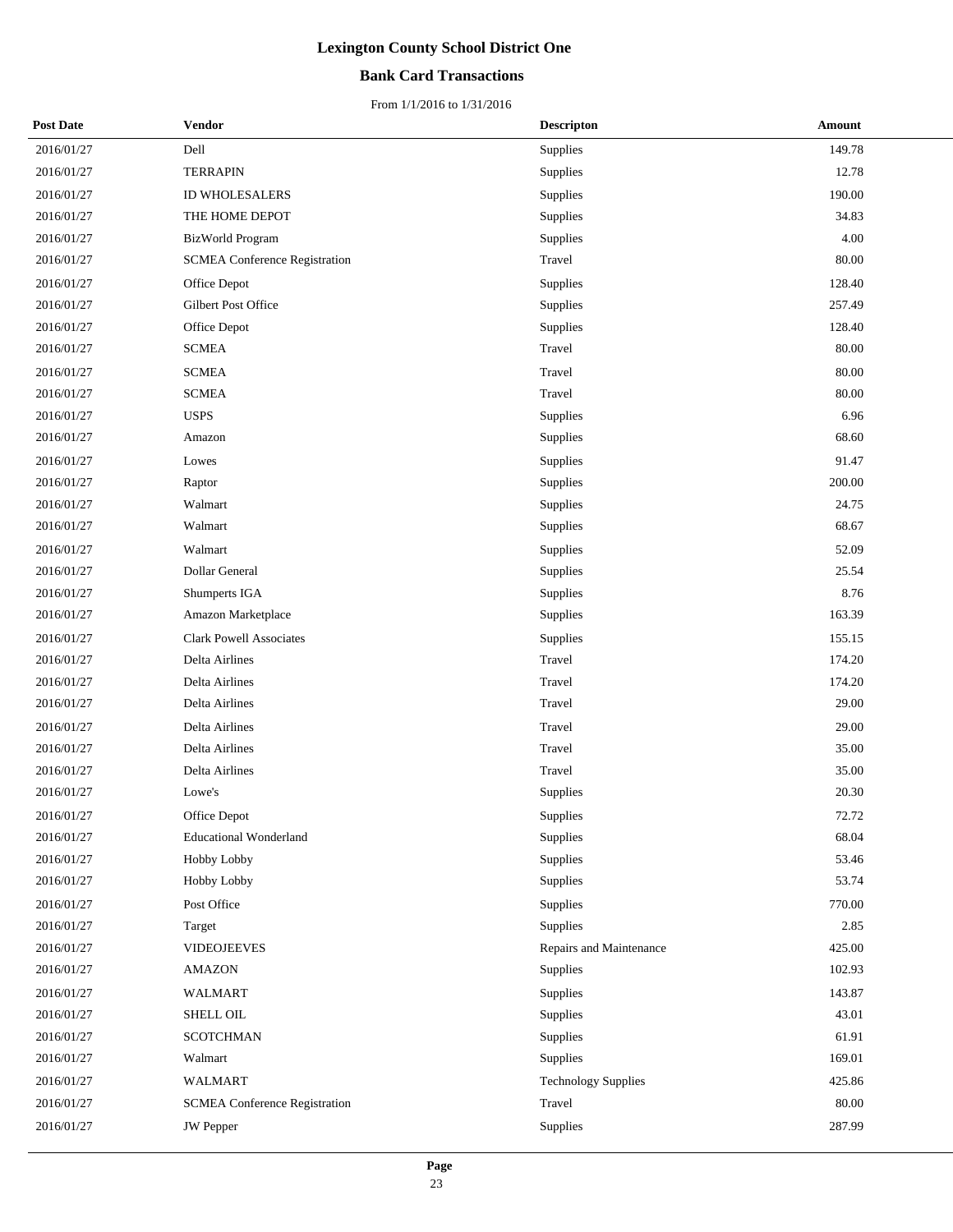## **Bank Card Transactions**

| <b>Post Date</b> | <b>Vendor</b>                   | <b>Descripton</b>           | Amount  |
|------------------|---------------------------------|-----------------------------|---------|
| 2016/01/27       | <b>SCMEA Orchestra Division</b> | <b>Pupil Transportation</b> | 125.00  |
| 2016/01/27       | Amazon                          | Supplies                    | 19.54   |
| 2016/01/27       | School Health                   | Supplies                    | 213.34  |
| 2016/01/27       | Wal-Mart                        | Supplies                    | 49.72   |
| 2016/01/27       | Office Depot                    | Supplies                    | 106.79  |
| 2016/01/27       | Amazon.com                      | Supplies                    | 12.11   |
| 2016/01/27       | Best Buy                        | Supplies                    | 85.59   |
| 2016/01/27       | <b>US Postal Service</b>        | Supplies                    | 5.75    |
| 2016/01/27       | NB Handy                        | Supplies-Maintenace         | 43.55   |
| 2016/01/27       | Lowe's                          | Supplies-Maintenace         | 47.02   |
| 2016/01/27       | Lowe's                          | Supplies-Maintenace         | 47.02   |
| 2016/01/27       | <b>LOWES</b>                    | Supplies                    | 36.10   |
| 2016/01/27       | LOWE'S                          | Supplies                    | $-9.53$ |
| 2016/01/27       | LOWE'S                          | Supplies                    | 3.40    |
| 2016/01/27       | LOWE'S                          | Supplies                    | 28.60   |
| 2016/01/27       | LOWE'S                          | Supplies                    | 5.76    |
| 2016/01/27       | <b>LOWE'S</b>                   | Supplies                    | 36.95   |
| 2016/01/27       | City Electric                   | Supplies-Maintenace         | 12.50   |
| 2016/01/27       | WP Law                          | Supplies-Maintenace         | 14.17   |
| 2016/01/27       | City Electric                   | Supplies-Maintenace         | 73.42   |
| 2016/01/27       | Lowe's                          | Supplies-Maintenace         | 6.73    |
| 2016/01/27       | Edwin Gaynor                    | Supplies-Maintenace         | 149.84  |
| 2016/01/27       | Home Depot                      | Supplies-Maintenace         | 64.64   |
| 2016/01/27       | CE Taylor & Son                 | Repairs and Maintenance     | 255.00  |
| 2016/01/27       | Ferguson                        | Supplies-Maintenace         | 76.50   |
| 2016/01/27       | Lowe's                          | Supplies-Maintenace         | 49.41   |
| 2016/01/27       | Smith & Jones                   | Supplies-Maintenace         | 92.12   |
| 2016/01/27       | <b>Guaranteed Supply</b>        | Supplies-Maintenace         | 22.03   |
| 2016/01/27       | Smith & Jones                   | Supplies-Maintenace         | 92.12   |
| 2016/01/27       | Ferguson                        | Supplies-Maintenace         | 5.58    |
| 2016/01/27       | Guaranteed Supply               | Supplies-Maintenace         | 219.02  |
| 2016/01/27       | Ferguson                        | Supplies-Maintenace         | 34.97   |
| 2016/01/27       | Home Depot                      | Supplies-Maintenace         | 28.74   |
| 2016/01/27       | Gateway                         | Supplies-Maintenace         | 95.85   |
| 2016/01/27       | Lowe's                          | Supplies-Maintenace         | 6.72    |
| 2016/01/27       | Lowe's                          | Supplies-Maintenace         | 17.06   |
| 2016/01/27       | Lowe's                          | Supplies-Maintenace         | 54.83   |
| 2016/01/27       | Ed Smith Lumber                 | Supplies-Maintenace         | 47.33   |
| 2016/01/27       | Lowes                           | Supplies                    | 21.31   |
| 2016/01/27       | Publix                          | Supplies                    | 28.26   |
| 2016/01/27       | Ferguson                        | Supplies-Maintenace         | 69.59   |
| 2016/01/27       | Walker Hardware                 | Supplies-Maintenace         | 13.75   |
| 2016/01/27       | Enlows                          | Supplies-Maintenace         | 6.20    |
| 2016/01/27       | Sherwin Williams                | Supplies-Maintenace         | 171.29  |
| 2016/01/27       | Ferguson                        | Supplies-Maintenace         | 8.88    |
|                  |                                 |                             |         |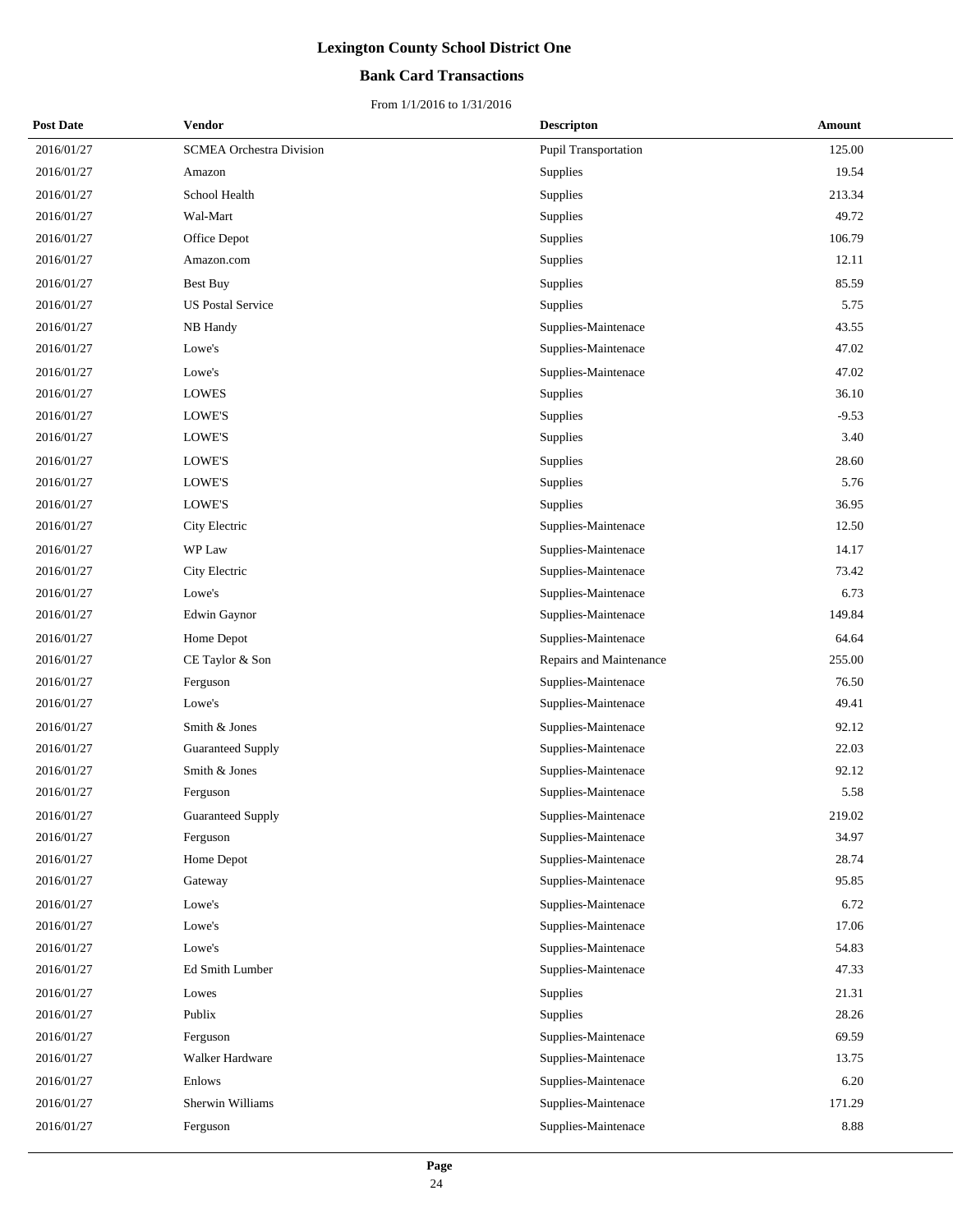## **Bank Card Transactions**

| <b>Post Date</b> | Vendor                         | <b>Descripton</b>         | Amount   |
|------------------|--------------------------------|---------------------------|----------|
| 2016/01/27       | USA Clean                      | Supplies                  | 29.46    |
| 2016/01/27       | Murphy Express                 | Supplies                  | 20.54    |
| 2016/01/27       | Lowes                          | Supplies                  | 72.71    |
| 2016/01/27       | Lowes                          | Supplies                  | 28.83    |
| 2016/01/27       | <b>Murphy Express</b>          | Supplies                  | 16.71    |
| 2016/01/27       | Interstate                     | Supplies                  | 243.30   |
| 2016/01/27       | Interstate                     | Supplies                  | 100.30   |
| 2016/01/27       | <b>CARQUEST</b>                | Supplies                  | 55.60    |
| 2016/01/27       | Enlows                         | Supplies                  | 95.69    |
| 2016/01/27       | Enlows                         | Supplies                  | 127.69   |
| 2016/01/27       | Enlows                         | Supplies                  | 83.40    |
| 2016/01/27       | <b>CARQUEST</b>                | Supplies                  | 58.11    |
| 2016/01/27       | Interstate                     | Supplies                  | 85.53    |
| 2016/01/27       | Enlows                         | Supplies                  | 76.11    |
| 2016/01/27       | Interstate                     | Supplies                  | 174.31   |
| 2016/01/27       | Interstate                     | Supplies                  | 100.30   |
| 2016/01/27       | Expedia                        | Travel                    | 374.97   |
| 2016/01/27       | Registration                   | Travel                    | 290.00   |
| 2016/01/27       | Expedia                        | Travel                    | 7.00     |
| 2016/01/27       | Expedia                        | Travel                    | 160.60   |
| 2016/01/27       | Expedia                        | Travel                    | 129.60   |
| 2016/01/27       | PERC Job Fair                  | Travel                    | 395.00   |
| 2016/01/27       | CSO Research                   | Travel                    | 100.00   |
| 2016/01/27       | CSO Research Inc               | Travel                    | 150.00   |
| 2016/01/27       | PayPal                         | Travel                    | 150.00   |
| 2016/01/27       | Delta/Expedia                  | Travel                    | 220.20   |
| 2016/01/27       | <b>SLED</b>                    | Other Prof & Tech Service | 338.00   |
| 2016/01/27       | Dell                           | Supplies                  | 192.58   |
| 2016/01/27       | AASPA                          | Dues and Fees             | 195.00   |
| 2016/01/27       | <b>Hilton Hotels</b>           | Travel                    | 1,119.38 |
| 2016/01/27       | Office Depot                   | Supplies                  | 12.29    |
| 2016/01/27       | Amazon                         | Supplies                  | 38.20    |
| 2016/01/27       | Office Depot                   | Supplies                  | $-12.29$ |
| 2016/01/27       | Amazon                         | Supplies                  | 19.09    |
| 2016/01/27       | Office Depot                   | Supplies                  | 26.19    |
| 2016/01/27       | Ed Smith Lumber Co             | Supplies                  | 289.98   |
| 2016/01/27       | Amazon                         | Supplies                  | $-18.22$ |
| 2016/01/27       | Aerotape - Tape Monster        | Supplies                  | 730.75   |
| 2016/01/27       | <b>Best Buy</b>                | Supplies                  | 58.84    |
| 2016/01/27       | True Value                     | Supplies                  | 3.51     |
| 2016/01/27       | Walmart                        | Supplies                  | 21.34    |
| 2016/01/27       | The Home Depot                 | Supplies                  | 9.60     |
| 2016/01/27       | Association for Learning Envir | Dues and Fees             | 49.00    |
| 2016/01/27       | Walmart                        | Other Objects             | 95.84    |
| 2016/01/27       | Amazon.com                     | Supplies                  | 119.10   |
|                  |                                |                           |          |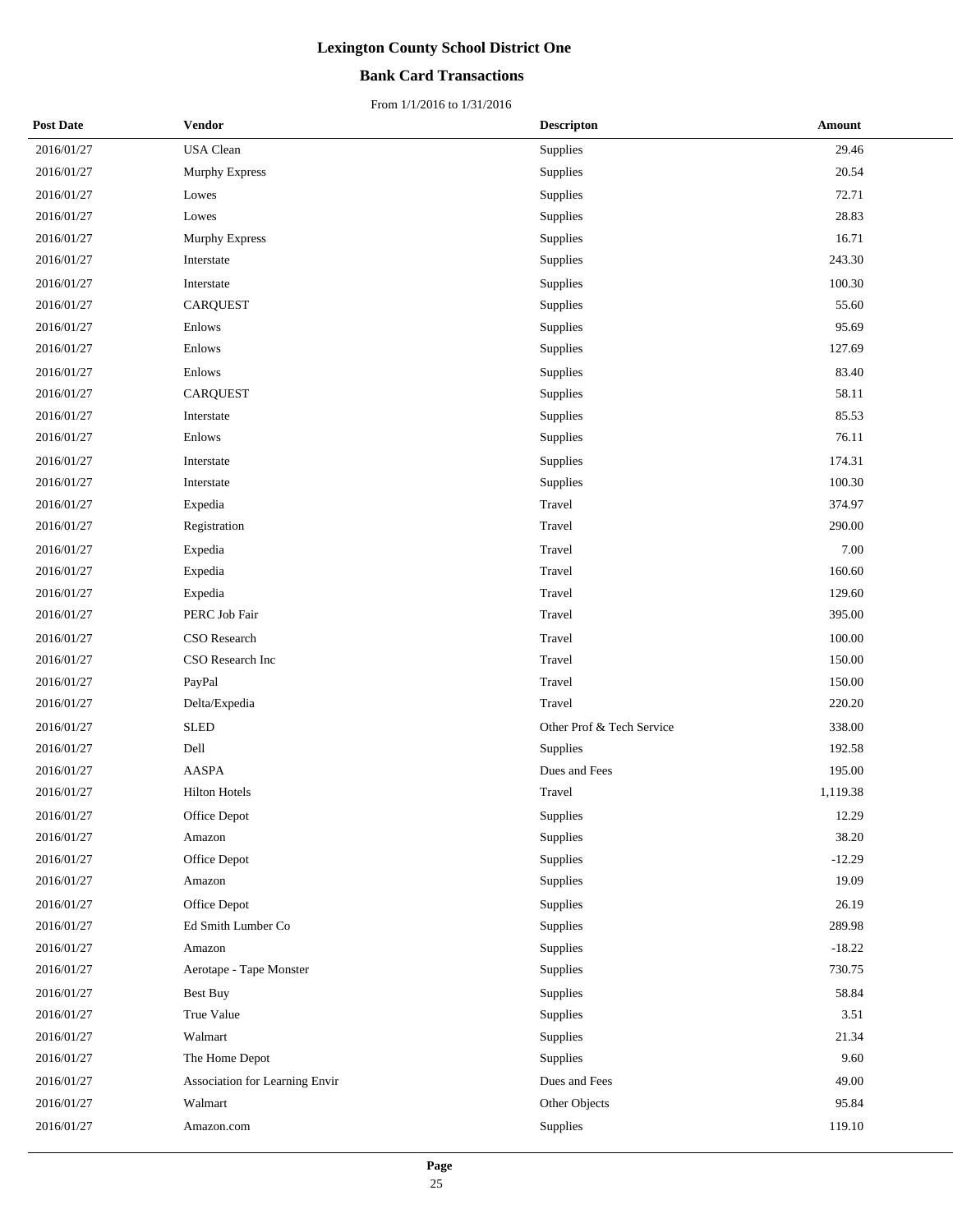## **Bank Card Transactions**

| <b>Post Date</b> | Vendor                  | <b>Descripton</b> | Amount   |
|------------------|-------------------------|-------------------|----------|
| 2016/01/27       | Amazon.com              | Supplies          | 50.87    |
| 2016/01/27       | Lakeshore Learning      | Supplies          | 365.88   |
| 2016/01/27       | Walmart                 | Supplies          | 43.56    |
| 2016/01/27       | Office Depot            | Supplies          | 53.39    |
| 2016/01/27       | Walmart                 | Supplies          | 45.08    |
| 2016/01/27       | <b>USPS</b>             | Supplies          | 147.00   |
| 2016/01/27       | Mann Tool               | Supplies          | 621.96   |
| 2016/01/27       | Lowes                   | Supplies          | 62.97    |
| 2016/01/27       | Oriental Trading        | Supplies          | 90.23    |
| 2016/01/27       | Playscripts, Inc.       | Pupil Activity    | $-52.55$ |
| 2016/01/27       | Playscripts, Inc.       | Pupil Activity    | 52.55    |
| 2016/01/27       | CRICKET MEDIA, INC      | Pupil Activity    | 24.95    |
| 2016/01/27       | Hobby Lobby             | Pupil Activity    | 18.47    |
| 2016/01/27       | Michaels                | Pupil Activity    | 141.89   |
| 2016/01/27       | Gallopade International | Pupil Activity    | 32.98    |
| 2016/01/27       | <b>HARBOR FREIGHT</b>   | Pupil Activity    | 52.36    |
| 2016/01/27       | <b>PUBLIX</b>           | Pupil Activity    | 32.27    |
| 2016/01/27       | <b>BILO</b>             | Pupil Activity    | 128.38   |
| 2016/01/27       | <b>HARBOR FREIGHT</b>   | Pupil Activity    | 97.25    |
| 2016/01/27       | Wal-Mart                | Pupil Activity    | 64.44    |
| 2016/01/27       | Hobby Lobby             | Pupil Activity    | 10.79    |
| 2016/01/27       | Ed Smith                | Pupil Activity    | 4.46     |
| 2016/01/27       | Walmart                 | Pupil Activity    | 93.09    |
| 2016/01/27       | Dollar Tree             | Pupil Activity    | 16.05    |
| 2016/01/27       | Amazon.com              | Pupil Activity    | 17.54    |
| 2016/01/27       | Home Depot.com          | Pupil Activity    | 81.06    |
| 2016/01/27       | Amazon.com              | Pupil Activity    | 25.40    |
| 2016/01/27       | Amazon.com              | Pupil Activity    | 146.46   |
| 2016/01/27       | Office Depot            | Pupil Activity    | 320.98   |
| 2016/01/27       | Late fee                | Pupil Activity    | 35.00    |
| 2016/01/27       | Finance Charge          | Pupil Activity    | 23.28    |
| 2016/01/27       | Enterprise Renta Car    | Pupil Activity    | 49.56    |
| 2016/01/27       | Piggly Wiggly           | Pupil Activity    | 13.32    |
| 2016/01/27       | <b>Brueggers</b>        | Pupil Activity    | 130.73   |
| 2016/01/27       | Dunkin Donuts           | Pupil Activity    | 53.22    |
| 2016/01/27       | Finance Charge          | Pupil Activity    | 15.13    |
| 2016/01/27       | NATA ONLINE             | Pupil Activity    | 227.00   |
| 2016/01/27       | <b>NATA ONLINE</b>      | Pupil Activity    | 227.00   |
| 2016/01/27       | CMC ME                  | Pupil Activity    | 40.00    |
| 2016/01/27       | Kangaroo                | Pupil Activity    | 32.00    |
| 2016/01/27       | Shell Oil               | Pupil Activity    | 30.00    |
| 2016/01/27       | Circle K                | Pupil Activity    | 20.00    |
| 2016/01/27       | Signarama               | Pupil Activity    | 135.89   |
| 2016/01/27       | Hibbett                 | Pupil Activity    | 218.24   |
| 2016/01/27       | Walmart                 | Pupil Activity    | 155.79   |
|                  |                         |                   |          |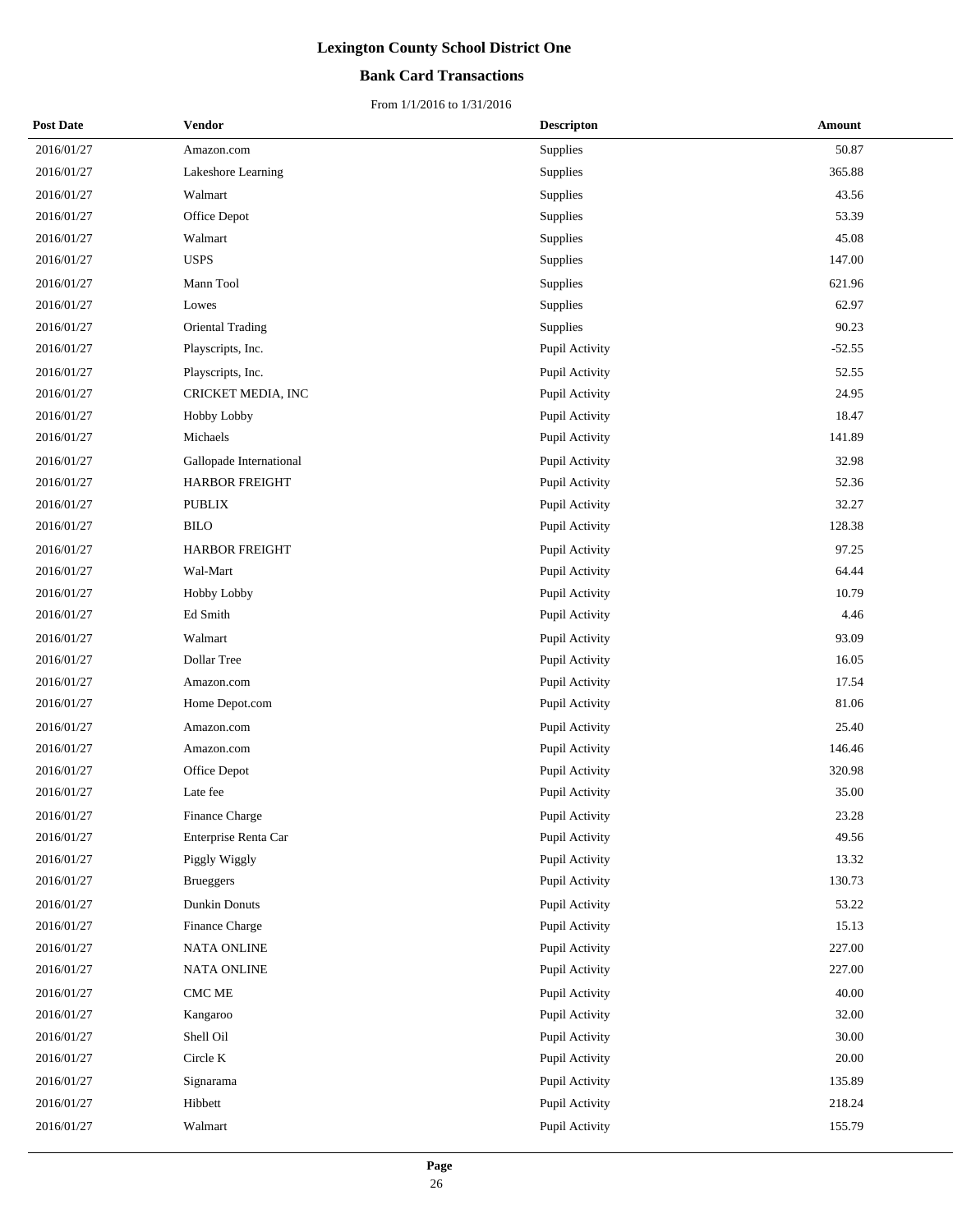## **Bank Card Transactions**

| <b>Post Date</b> | Vendor                         | <b>Descripton</b>          | <b>Amount</b> |
|------------------|--------------------------------|----------------------------|---------------|
| 2016/01/27       | <b>CVS</b>                     | Pupil Activity             | 104.26        |
| 2016/01/27       | Signarama                      | Pupil Activity             | 136.96        |
| 2016/01/27       | SDI Bev Smith                  | Pupil Activity             | 59.40         |
| 2016/01/27       | SDI Bev Smith                  | Pupil Activity             | 59.40         |
| 2016/01/27       | <b>National Sports Clinics</b> | Pupil Activity             | 260.00        |
| 2016/01/27       | Wilson & Assoc.                | Pupil Activity             | 350.00        |
| 2016/01/27       | <b>INN VA Golf</b>             | Pupil Activity             | 39.36         |
| 2016/01/27       | Tennis Warehouse               | Pupil Activity             | 329.70        |
| 2016/01/27       | Henry Schein                   | Pupil Activity             | 400.00        |
| 2016/01/27       | USA Weightlifting              | Pupil Activity             | 35.00         |
| 2016/01/27       | JC's of Lexington              | Pupil Activity             | 50.00         |
| 2016/01/27       | NASP, Inc.                     | Pupil Activity             | 54.00         |
| 2016/01/27       | Pine Press                     | Pupil Activity             | 42.14         |
| 2016/01/27       | Chick Fila                     | Pupil Activity             | 84.74         |
| 2016/01/27       | Print Gear                     | Pupil Activity             | 89.73         |
| 2016/01/27       | PLAYOSMO.COM                   | <b>Technology Supplies</b> | 495.00        |
| 2016/01/27       | <b>TERRAPIN</b>                | <b>Technology Supplies</b> | 505.00        |
| 2016/01/27       | BizWorld Program               | Supplies                   | 428.00        |
| 2016/01/28       | Pro-Ed                         | Supplies                   | 58.30         |
| 2016/01/28       | At - A-Glance                  | Supplies                   | 11.75         |
| 2016/01/28       | School Specialty               | Supplies                   | 12.39         |
| 2016/01/28       | <b>WALMART</b>                 | Supplies                   | 42.74         |
| 2016/01/28       | OFFICE DEPOT                   | Supplies                   | 32.09         |
| 2016/01/28       | <b>Staples</b>                 | Supplies                   | 147.62        |
| 2016/01/28       | <b>UPS STORE</b>               | Supplies                   | 11.62         |
| 2016/01/28       | Walmart                        | Supplies                   | 19.53         |
| 2016/01/28       | Amazon.com                     | Supplies-Immersion         | 473.88        |
| 2016/01/28       | Enterprise                     | Pupil Transportation       | $-131.95$     |
| 2016/01/28       | Walmart                        | Supplies                   | 60.93         |
| 2016/01/28       | Amazon                         | Supplies                   | 19.59         |
| 2016/01/28       | Steve Weiss Music              | Supplies                   | 204.95        |
| 2016/01/28       | Amazon                         | Supplies                   | 16.03         |
| 2016/01/28       | Walmart                        | Supplies                   | 53.09         |
| 2016/01/28       | Walmart                        | Supplies                   | 42.67         |
| 2016/01/28       | <b>Buddy Books Publishing</b>  | Supplies                   | 108.00        |
| 2016/01/28       | SC Music Educator's Assoc.     | Travel                     | 80.00         |
| 2016/01/28       | Walgreens                      | Supplies                   | 19.25         |
| 2016/01/28       | Amazon                         | <b>Library Books</b>       | 7.99          |
| 2016/01/28       | <b>USPO</b>                    | Supplies                   | 147.00        |
| 2016/01/28       | Embassy                        | Travel                     | 103.22        |
| 2016/01/28       | National Center for Youth      | Travel                     | 169.00        |
| 2016/01/28       | National Center for Youth Issu | Travel                     | 85.00         |
| 2016/01/28       | LOWE'S                         | Supplies                   | 19.20         |
| 2016/01/28       | Lowe's                         | Supplies                   | 16.05         |
| 2016/01/28       | Murphy Express                 | Supplies                   | 42.39         |
|                  |                                |                            |               |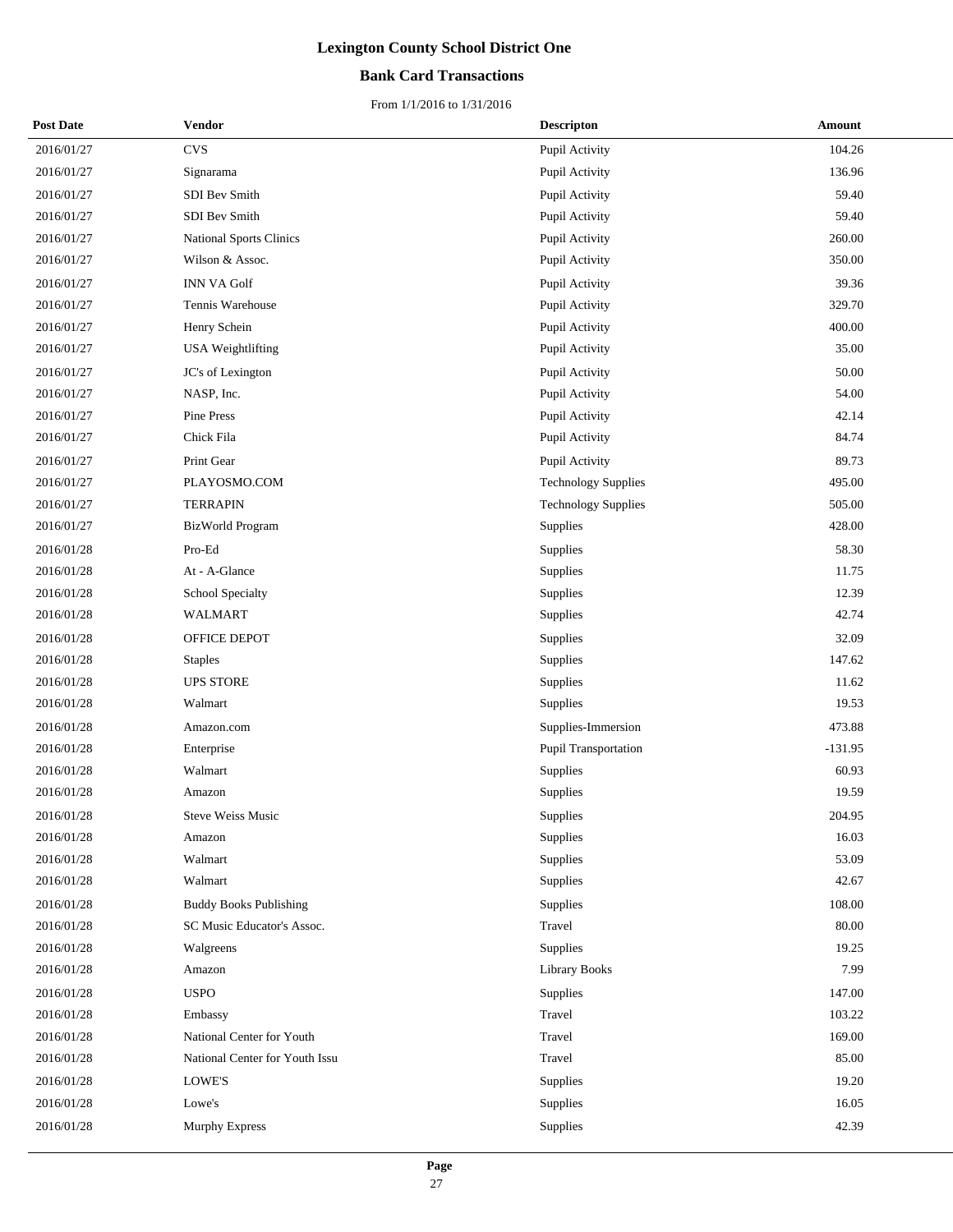## **Bank Card Transactions**

| <b>Post Date</b> | Vendor                          | <b>Descripton</b>         | Amount |
|------------------|---------------------------------|---------------------------|--------|
| 2016/01/28       | SC Assoc. of School Admin.      | Travel                    | 175.00 |
| 2016/01/28       | <b>UGA Career Center</b>        | Travel                    | 225.00 |
| 2016/01/28       | Center for Career and Prof Dev  | Travel                    | 100.00 |
| 2016/01/28       | GSU online registration         | Travel                    | 50.00  |
| 2016/01/28       | Winthrop University             | Travel                    | 95.00  |
| 2016/01/28       | <b>Texas State</b>              | Travel                    | 150.00 |
| 2016/01/28       | Adobe Pro                       | Software Renewal/Agreemen | 14.99  |
| 2016/01/28       | Office Depot                    | Supplies                  | 69.54  |
| 2016/01/28       | Walmart                         | Supplies                  | 74.59  |
| 2016/01/28       | Walmart                         | Supplies                  | 250.00 |
| 2016/01/28       | Amazon                          | Pupil Activity            | 29.09  |
| 2016/01/28       | Michaels                        | Pupil Activity            | 14.08  |
| 2016/01/28       | Walmart                         | Pupil Activity            | 90.25  |
| 2016/01/28       | Walmart                         | Pupil Activity            | 190.93 |
| 2016/01/28       | Amazon                          | Pupil Activity            | 44.75  |
| 2016/01/29       | Office Depot                    | Supplies                  | 188.28 |
| 2016/01/29       | Plank Road Publishing           | Supplies                  | 31.90  |
| 2016/01/29       | Office Depot                    | Supplies                  | 186.13 |
| 2016/01/29       | Amazon                          | Supplies                  | 32.04  |
| 2016/01/29       | Amazon                          | Supplies                  | 31.02  |
| 2016/01/29       | Amazon                          | Supplies                  | 55.55  |
| 2016/01/29       | <b>Tractor Supply</b>           | Supplies                  | 64.20  |
| 2016/01/29       | Office Depot                    | Supplies                  | 23.51  |
| 2016/01/29       | Trophy and Awards Center        | Supplies                  | 24.34  |
| 2016/01/29       | Amazon                          | Supplies                  | 30.07  |
| 2016/01/29       | The Midwest Clinic              | Travel                    | 150.00 |
| 2016/01/29       | The Midwest Clinic              | Travel                    | 150.00 |
| 2016/01/29       | Hilton Hotels, Chicago          | Travel                    | 703.04 |
| 2016/01/29       | <b>Hyatt Hotel</b>              | Travel                    | 555.21 |
| 2016/01/29       | <b>Hyatt Hotel</b>              | Travel                    | 555.21 |
| 2016/01/29       | Starfall                        | Software Renewal/Agreemen | 270.00 |
| 2016/01/29       | Monoprice.com                   | Supplies                  | 33.34  |
| 2016/01/29       | United                          | Travel                    | 421.20 |
| 2016/01/29       | United                          | Travel                    | 421.20 |
| 2016/01/29       | South Carolina Athletic Admini  | Travel                    | 410.00 |
| 2016/01/29       | <b>Murphy Express</b>           | Supplies                  | 29.81  |
| 2016/01/29       | Lowes                           | Supplies                  | 45.75  |
| 2016/01/29       | Ed Smith Lumber                 | Supplies                  | 62.39  |
| 2016/01/29       | Wal Mart                        | Supplies                  | 12.51  |
| 2016/01/29       | Lowe's                          | Supplies                  | 23.50  |
| 2016/01/29       | Murphy Express                  | Supplies                  | 70.64  |
| 2016/01/29       | STI Columbia                    | Supplies                  | 6.39   |
| 2016/01/29       | Lowe's                          | Supplies                  | 34.03  |
| 2016/01/29       | <b>USPS Gilbert Post Office</b> | Supplies                  | 175.00 |
| 2016/01/29       | Amazon.Com                      | Supplies                  | 106.95 |
|                  |                                 |                           |        |